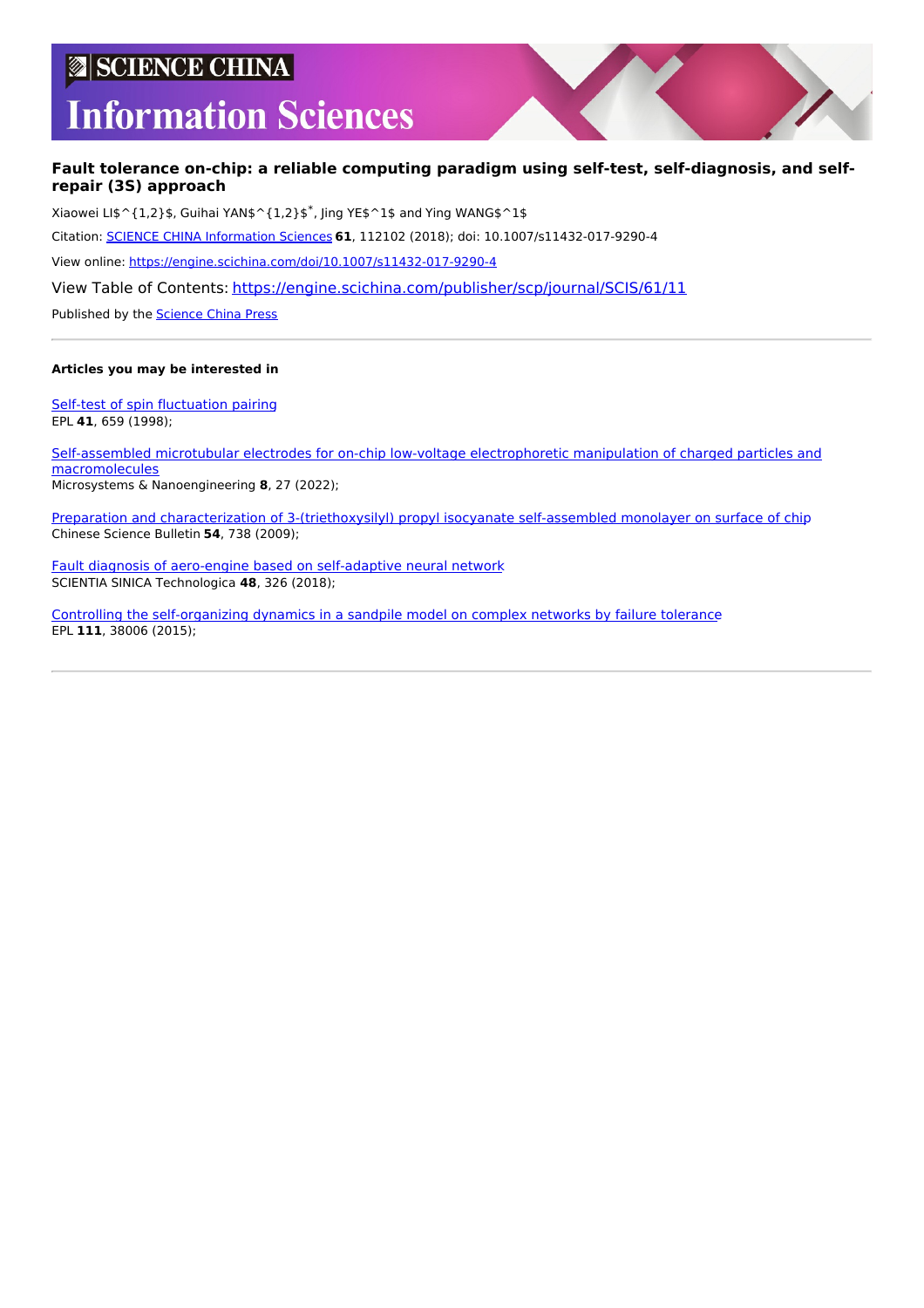# SCIENCE CHINA Information Sciences



. RESEARCH PAPER .

November 2018, Vol. 61 112102:1–112102:17 <https://doi.org/10.1007/s11432-017-9290-4>

# Fault tolerance on-chip: a reliable computing paradigm using self-test, self-diagnosis, and self-repair (3S) approach

Xiaowei LI<sup>1,2</sup>, Guihai YAN<sup>1,2\*</sup>, Jing YE<sup>1</sup> & Ying WANG<sup>1</sup>

<sup>1</sup>State Key Laboratory of Computer Architecture, Institute of Computing Technology, Chinese Academy of Sciences, Beijing 100190, China; <sup>2</sup>University of Chinese Academy of Sciences, Beijing 100049, China

Received 3 June 2017/Revised 6 September 2017/Accepted 1 November 2017/Published online 24 May 2018

Abstract If your computer crashes, you can revive it by a reboot, an empirical solution that usually turns out to be effective. The rationale behind this solution is that transient faults, either in hardware or software, can be fixed by refreshing the machine state. Such a "silver bullet", however, could be futile in the future because the faults, especially those existing in the hardware such as Integrated Circuit (IC) chips, cannot be eliminated by refreshing. What we need is a more sophisticated mechanism to steer the system back to the right track. The "magic cure" is the Fault Tolerance On-Chip (FTOC) mechanism, which relies on a suite of built-in design-for-reliability logic, including fault detection, fault diagnosis, and error recovery, working in a self-supportive manner. We have exploited the FTOC to build a holistic solution ranging from on-chip fault detection to error recovery mechanisms to address faults caused by chips progressively aging. Besides fault detection, the FTOC paradigm provides attractive benefits, such as facilitating graceful performance degradation, mitigating the impact of verification blind spots, and improving the chip yield.

Keywords fault tolerance, on-chip, self-test, self-diagnosis, self-repair

Citation Li X W, Yan G H, Ye J, et al. Fault tolerance on-chip: a reliable computing paradigm using self-test, self-diagnosis, and self-repair (3S) approach. Sci China Inf Sci, 2018, 61(11): 112102, [https://doi.org/10.1007/](https://doi.org/10.1007/s11432-017-9290-4) [s11432-017-9290-4](https://doi.org/10.1007/s11432-017-9290-4)

# 1 Introduction

Reliability is one of the mainstay merits of virtually any computing system. Beyond conventional fault tolerance computing [1], Fault Tolerance On-Chip (FTOC) faces several unique challenges: (1) Resourcelimited. FTOC is engaged during the duty time so that any dedicated automatic testing equipment (ATE) are unavailable. Therefore, the only viable strategy is to build-in all required test supports, which makes the FTOC mechanism operate in a self-supporting manner. (2) Overhead-sensitive. Even though todays silicon has become increasingly cheap thanks to the Moores law, it is still unwise to extravagantly use the silicon for non-performance goals. For ordinary users, it is probably highly risky for the chip makers tout for customers with the probability of a system crash rather than the more appreciable performance.

Over the past decade, we have exploited the FTOC to build a holistic solution ranging from on-chip fault detection to error recovery mechanisms [2–6]. We applied them to processing cores, Network-On-Chip (NoC), and on-chip memories. The FTOC framework usually consists of three key components: self-test,

c Science China Press and Springer-Verlag GmbH Germany 2018 <info.scichina.com><link.springer.com>

<sup>\*</sup> Corresponding author (email: yan@ict.ac.cn)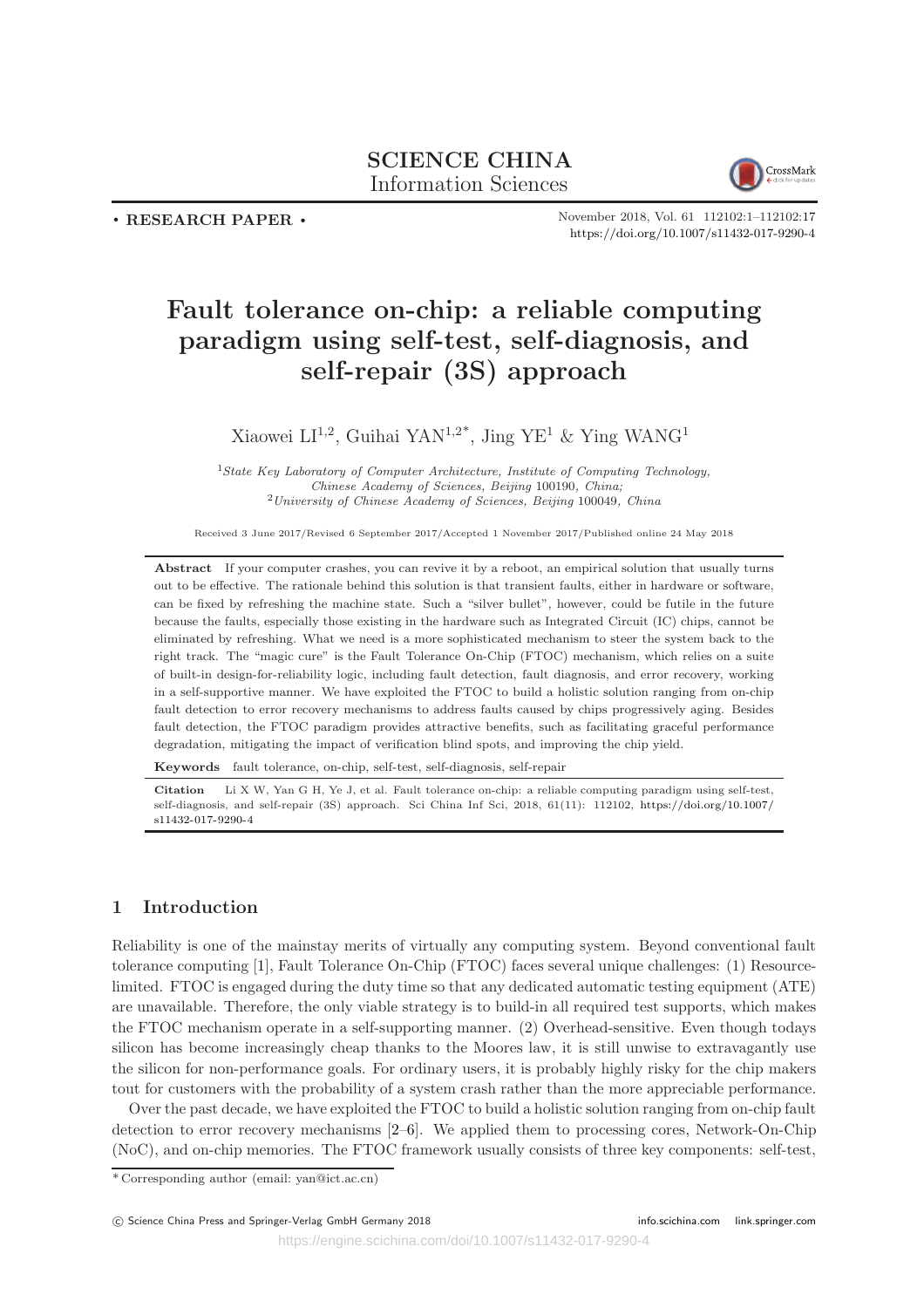self-diagnosis, self-repair, or "3S framework" for short. Some prototypes have been built to demonstrate how FTOC responds to the in-filed silicon degradation. More interestingly, we find that the 3S framework is not only a powerful backbone guiding various FTOC designs and implementations, but also has more far-reaching implications such as maintaining graceful performance degradation, mitigating the impact of verification blind spots, and improving the chip yield. We believe that these design principles will be critical for the chip makers to maintain a competitive edge in the future.

This paper comes from a synthesis of our researches targeting the on-chip fault tolerance in the past decade. We re-visit a series of techniques and propose the "3S" paradigm to govern the diversified techniques which are intrinsically unified for the same purpose: namely hardware fault tolerance. At the edge of Denard scaling [7] and Moore's law, the IC chips, especially large scale, are prone to suffer more reliability challenges [8, 9]. We believe the proposed FTOC paradigm provides an alternative solution to this challenge. This paper clarifies the key motivation behind FTOC and showcases some key findings, in the hope of attracting more contributions.

The rest of this paper is organized as follows: Section 2 presents the the IC chip lifetime reliability pathology, named as the "Sick Silicon" problem, which is the main application field of the proposed FTOC paradigm. Section 3 presents the limitation of conventional reliability design methodologies and justifies the FTOC paradigm. Section 4 details the major design components of FTOC, followed by the evaluation results in Section 5. Section 6 discusses three far-reaching implications of the FTOC paradigm. Section 7 concludes this paper.

# 2 "Sick Silicon" problem

The FTOC paradigm can help maintain the lifetime reliability of microprocessors suffering in-field degradation ascribed to both silicon devices and metal wires. The degraded silicon (including the devices and wires) is metaphorically called "Sick Silicon" [4]. According to International Technology Roadmap For Semiconductors (ITRS) projection, silicon aging tops the impending (above 22 nm) reliability challenges. The industry and academic communities have performed significant work to understand the failure mechanisms of semiconductor devices, such as electromigration (EM), bias temperature instability (BTI) including negative and positive BTI (also known as NBTI and PBTI, respectively), time dependent dielectric breakdown (TDDB), hot carrier injection, and temperature cycling, etc. Both NBTI and TDDB draw the most attention concerning several transistor aging mechanisms. Both of them can gradually degrade performance over time. The researchers have evidence that circuit path delay can increase by 10% during the five-year lifetime [10]. Even worse, with technology scaling to the nano-scale, the transistors tend to become more vulnerable and more prone to aging impacts [8].

The integrity of the wires is also degraded. The shrinking size leads to increased current density. Increased current density causes aggravated EM effects, which also contribute to the in-filed performance and reliability degradation. The effects of EM produce increased resistance of the wires and thereby result in increased RC delay. The increasing delay will eventually outgrow the timing margin and, even worse, the wires will eventually breakdown, causing break faults, bridge faults, or stuck-at faults in the chips.

Since the whole chip is exposed to these aging mechanisms, some parts of the chip suffer faster aging than the others. The reason for this is twofold.

#### 2.1 Process variation

The "weak" chips, which are more sensitive to aging, mainly results from process variations [11]. As the feature size relentlessly shrinks generation-by-generation, the impacts of process variations become increasingly evident. Because of the wafer-to-wafer, die-to-die, and within-die variations, the proportion of the circuits with serious mismatches to the golden reference in the design print should be marked as weak silicon and removed from the production batch as yield loss. For example, the typical threshold voltage (Vth) of the transistors may exhibit obvious deviations from the standard settings because of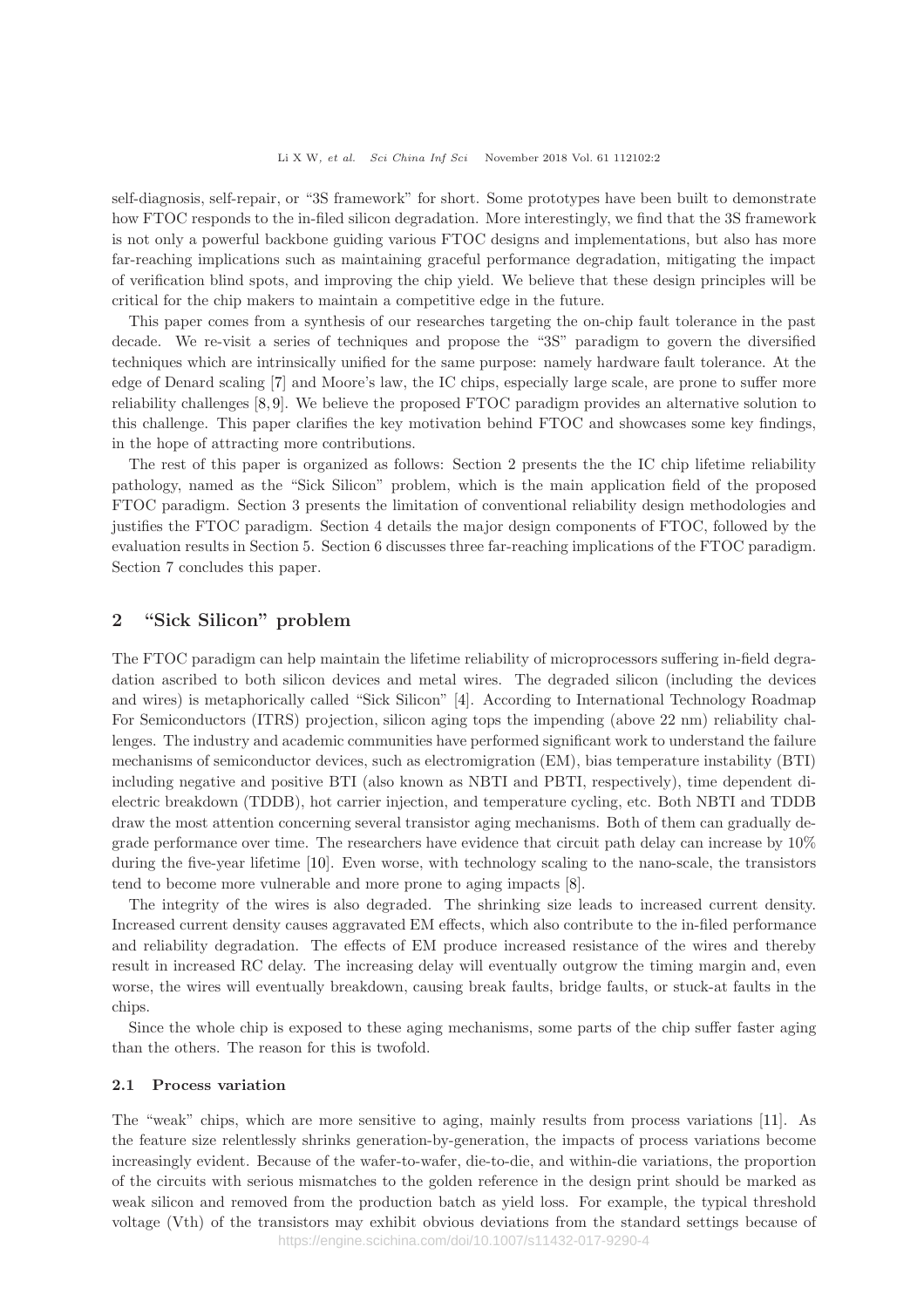width/length fluctuations caused by an unstable lithographic process. Those transistors with the elevated Vth have smaller tolerances to withstand the aging induced Vth increasing and are therefore prone to be more sensitive to it than those with larger tolerances.

#### 2.2 Unbalanced stressing

The aging rate of silicon devices (including the metal wires) depends not only on the intrinsic constitution of the devices themselves, but also on the stressing duty cycles [12]. From a microscopic perspective, the data patterns, which determine the BTI aging degree, are intrinsically non-uniform across the all bits. Consequently, some transistors are always positively or negatively-biased and therefore degrade much faster than those that are evenly-biased. The heavily-biased BTI aging has a slight chance to enjoy the recovery effect, which exacerbates the aging degree. From a microarchitectural perspective, for another example, the usage of some cores in a multicore processor could be always higher than the others because an oracle round-robin scheduling algorithm is not an option in modern operating system (OS) design. The jobs assigned to different cores can show very distinct stressing degrees. The computationally intensive jobs are usually more power-hungry and therefore generate more heat which can speed up the aging, while those computationally non-intensive jobs are the opposite.

## 3 Why not screen out weak chips before shipping to the customers?

Since the weak chips tend to age faster than those healthy ones, why not screen them out in the production test stage and only pass those the stronger enough chips. Although this is conceptually simple, it is difficult to implement for two reasons: (1) the blurred boundary between weak and strong, and (2) the prohibitive test cost.

#### 3.1 The blurred boundary between weak and strong

The first reason is pertinent to yield. Qualifying only the strong chips dictates more strict testing standards. Unfortunately, the yield drops sharply, which consumes the profit margin, if we maintain a rather strict testing standard for serious PVT (process, voltage, and temperature) variations. Conventionally, chip manufactures rely on strict chip testing to screen out those unqualified "weak" chips. The procedure relies on the coordination between the designers and the foundry. First, in the design stage, the designers should leave sufficient PVT margin as a safeguard to avoid over-kills. With the statistical process models provided by the foundries, the designers could cover most of the process corners in the design space with a physical level simulation like Monte Carlo analysis. Ideally, SPICE simulators are used to handle process variations from  $3-\sigma$  to high- $\sigma$  Monte Carlo simulations. Once the number of local  $\sigma$  is determined by the designer, the worst-case design parameters and the safeguard range are also determined. Then, the foundry could use the built-in-test mechanism or ATE with testing patterns to filter out the bunch of chips that fall outside the safeguard band specified by the designers. In these procedures, the safeguard band or  $\sigma$  setting is a decisive factor determining the yield rate and in turn, the final cost of chip production.

However, as the PVT variation aggravates with process scaling, it becomes less likely to achieve a profitable yield under rather strict parameter specifications. This dilemma can be ascribed to two reasons.

First, the boundary between the qualified chips and the weak chips is becoming increasingly vague. As a result, it is hard to determine a reasonable number of  $\sigma$  as the safeguard band for qualified chips. Taking the speed yield curve in Figure 1 as an example, if one uses the  $3\sigma$  or  $5\sigma$  standard to determine the weak chips, they will suffer from enormous yield loss. Otherwise, accepting a less strict safeguard band means more chips with serious fluctuations from the standard reference will be recognized as qualified chips, leaving potentially more underlying threats of in-field failures.

Second, the flattened parameter distribution greatly reduces the population of qualified chips under the previous criteria. For example, Figure 1 displays the trend for two-generation technologies, as reported in [13]. The Gaussian distribution of a parameter specification with a standard deviation  $\sigma$  around the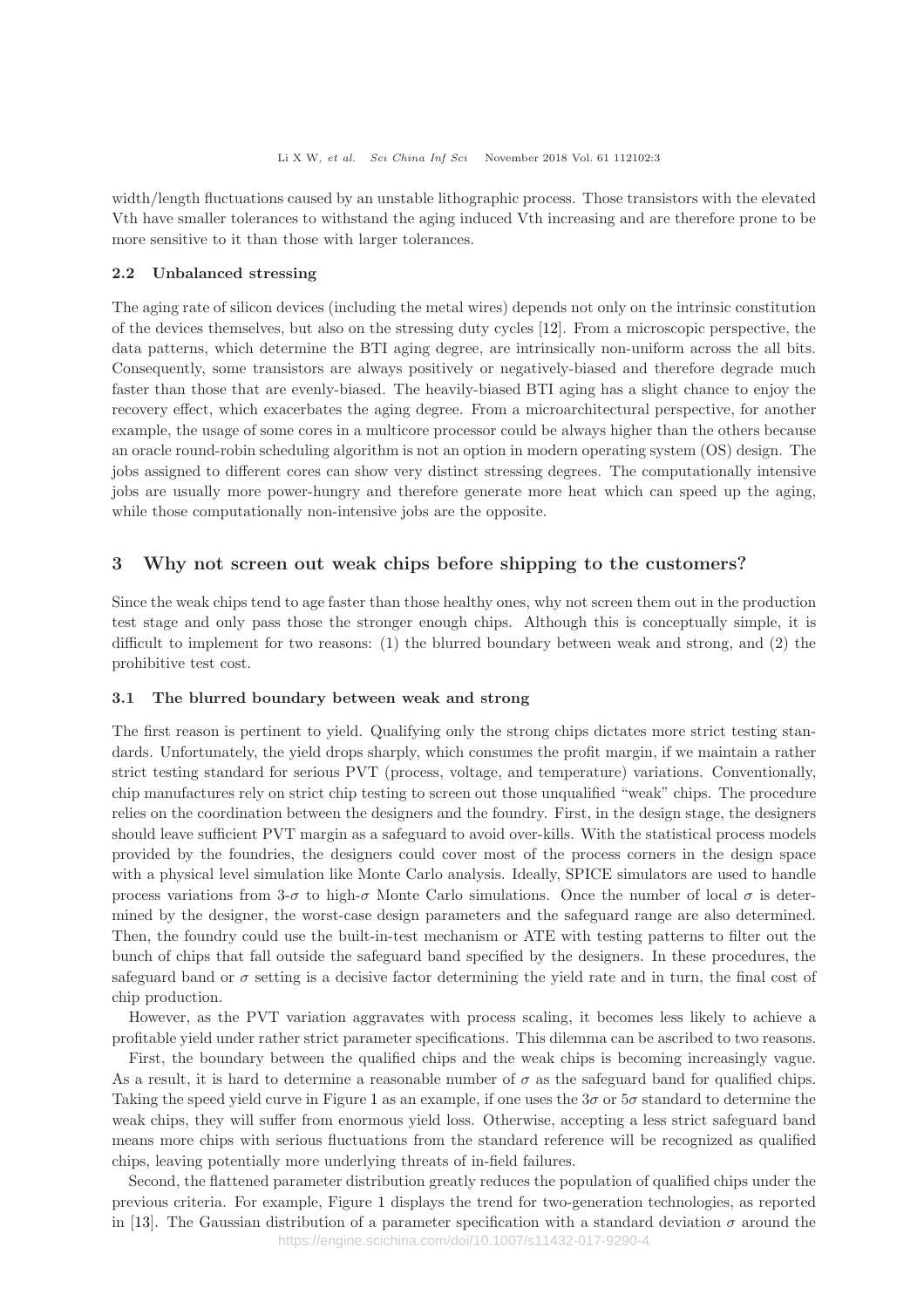

Figure 1 (Color online) Parameter fluctuation distribution with 45 nm and 65 nm process.

mean value  $\mu$  is shown with the specification limits  $(3\sigma)$  in this example). An important observation from Figure 1 is that an increase in variation of advanced technology (red curve) widens the Gaussian distribution, which means a larger proportion of chips that fall within the weak ranges are defined as unqualified. If we use the same standard to filter out unqualified chips, the yield will drop sharply and becomes disastrous for the chip manufacturers.

To summarize, the qualifying boundary increasingly blurs and employing the strict criteria in the hope of maintaining the same lifetime reliability we take for granted probably changes a profitable business into one of futility.

#### 3.2 Prohibitive test cost

Picking out the weak chips does not only challenge the yield, but also challenges the test process. The cost of testing the chips soars at a rapid pace because of the increasing chip scale and complexity. Some new test technologies have been improving overtime. For instance, Xiang et al. [14, 15] proposed to use unicast-based multicast schemes to significantly reduce the cost of core testing in NOCs. However, the trend has slowed down somewhat, but never stopped and even reversed. Dynamic failures and noises, which are much harder to test than traditional static stuck-at faults, cause test overkills due to the accelerated test, and also can create test escapes due to hard-to-cover corners. The trend towards increasing integration and complexity has also been accompanied by technical challenges and rising costs of testing, which can amount up to  $40\%$ –50% of the total manufacturing cost. Consequently, using sophisticated techniques such as built-in self tests, design-for-test, and design-for-manufacturability methods, improves the fault coverage from 95% to 99%, but the volume of test patterns, empirically for stuck-at faults, can disproportionately increase by over 50%. The disproportionality is even more prominent for the more harder-to-test transition faults [16]. In addition, testing with extremely high-defect coverage leads to more false rejects and thus lowers the yield.

Besides the test cost issue, accelerated testing sometimes also creates latent weak silicon. The stressful test, also known as burn-in test, is often used to identify the infant mortality as latent defects by stressing the circuit at elevated temperatures and voltages. However, this stressful testing may also cause weak silicon which should have been strong without exposure to such a harsh environment.

In the past decades, one of the critical requirements of manufacturing test is to achieve low test escapes (say, less than 100 defective parts per million (PPM)). However, when circuit variability deteriorates and chip scale grows, it is difficult to use even advanced ATPG to cover all corner cases to locate the subtle manufacturing defects, such as latent timing violation or power delivery noises that are difficult to trigger in testing. If we utilize a strict test escape rate, say 100 PPM, we can expect the test cost per chip to likely increase dramatically to achieve the last several percentages of fault coverage due to an obvious long tail effect [17].

Therefore, it is unavoidable that the chip products will be accompanied by the weak chips, or more specifically, the chips with weak parts. Hence, these hard-to-catch culprits will greatly threaten the reputation of the chip providers. "We have to take action before it is too late", and the action is to equip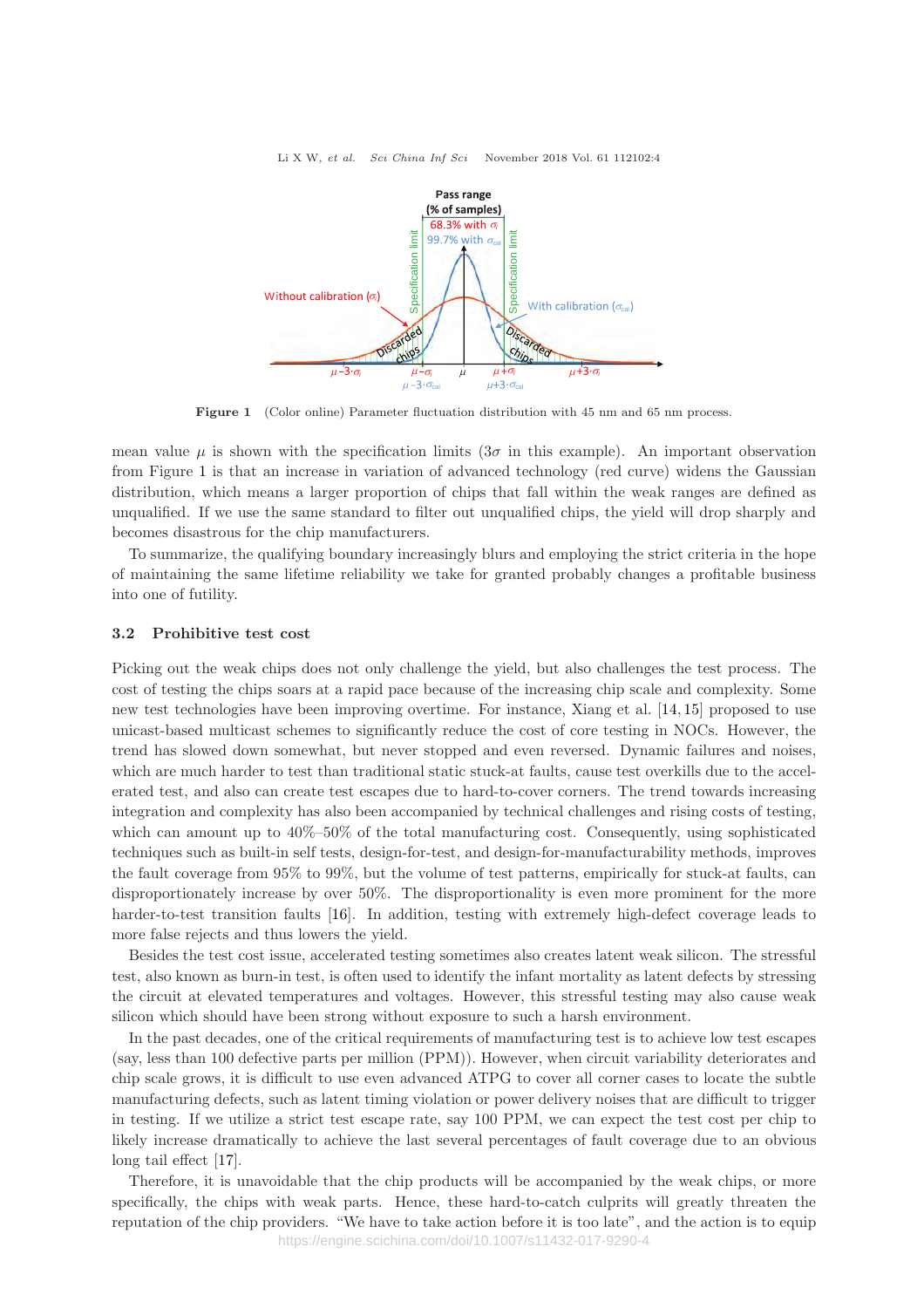the chips with a self-supportive FTOC mechanism.

### 4 FTOC: a 3S approach

As a fault tolerance mechanism, FTOC has the ingredients of generic fault tolerance mechanisms: fault detection, fault diagnosis, and error recovery. Fault detection is used to judge whether the system suffers from erroneous executions, then fault diagnosis digs deeper to determine where and how such errors happen, which is followed by a recovery routine to correct the error to the expected outcomes. For the FTOC, the generic framework evolves with several new attributes which provide the essences of the self-supportive 3S approach.

#### 4.1 Self-test: low-cost built-in fault detection

The fault detection, which is virtually realized with dual-module redundancy either in spatial or temporal dimensions, is not viable due to its notoriously high overhead in terms of hardware or performance. For example, there are many fault detection schemes based on thread-level redundancy (TLR), core-level redundancy (CLR), and execution-level redundancy (ELR). Both TLR and CLR detect faults at the expense of computing throughput, a typical spatial dimension overhead. Furthermore, ELR virtually needs re-execution of the code and thereby dictates a large temporal overhead, even though such strict redundancy schemes promise perfect detection coverage.

To enable FTOC, we must resort to more thrift detection approaches. To achieve this, what we can compromise is the perfect detection coverage, given that the principal objective of FTOC is to isolate the Sick Silicon, rather than protect every instruction from fault contamination at all times. We design a highly cost-efficient self-test with respect to a probabilistic principle, rather than a deterministic principle. The detection routine should not take a significant number of processor cycles, and should be as transparent as possible to the kernel and user threads. Symptom-based fault detection which is built upon low-level circuit timing monitoring can fulfill this purpose [5, 18].

In symptom-based fault prediction, a symptom is defined as a signal stability violation. Basically, the stability violation of a signal is defined as at least one transition happens in the time interval during which the signal should be kept stable. A setup time violation, ascribed to progressive silicon aging for example, is a type of typical stability violation. As Figure 2(c) shows, in a clock cycle, we should reserve a timing span, that is a safeguard band, to meet the minimal setup time requirement. For the degradation-free case, there should be no single transition during the safeguard band; by contrast, if the transistors involved on the relevant timing paths suffer sufficient aging, the transition-free condition can no longer hold. By detecting the transitions in the safeguard band, the impending faults can be detected. Of course, whether an aged circuit can result in a stability violation is determined not only by the "sickness" of the silicon, but also by the data patterns which can sensitize the corresponding timing paths. However, the timing paths of Sick Silicon will show a much higher probability than healthy silicon to trigger the stability violations. By detecting the distribution of the stability violation, we can discriminate the sick parts from the healthy parts.

The key instruments to detect the stability violation is timing sensors, which are commonly based on dynamic circuits satisfying sub-nanosecond to even tens of picoseconds detection resolution. Figure 2 shows a sensor design. The basic stability checker (Figure  $2(a)$ ) can be derived from a sensing circuit for on-line delay fault detection, in which the integrity of the signal  $(S)$  is verified by a pair of exclusive nodes (S1 and S2), a stability violation will discharge the charged node and thereby cause both nodes to be at the "0" state, which signifies a timing violation. The outputs are compacted with a dynamic NOR for reducing the number of output latches (Figure 2(b)), where the  $M11$  and  $M12$  serve as a level restorer for node X.

Multiple timing sensors are embedded in the host chip during fabrication. These sensors collectively form a monitoring system with fine-grained spatial detection resolution. The problematic component, such as an arithmetic logic unit (ALU), or a L1 cache bank, can be pinpointed. These faulty components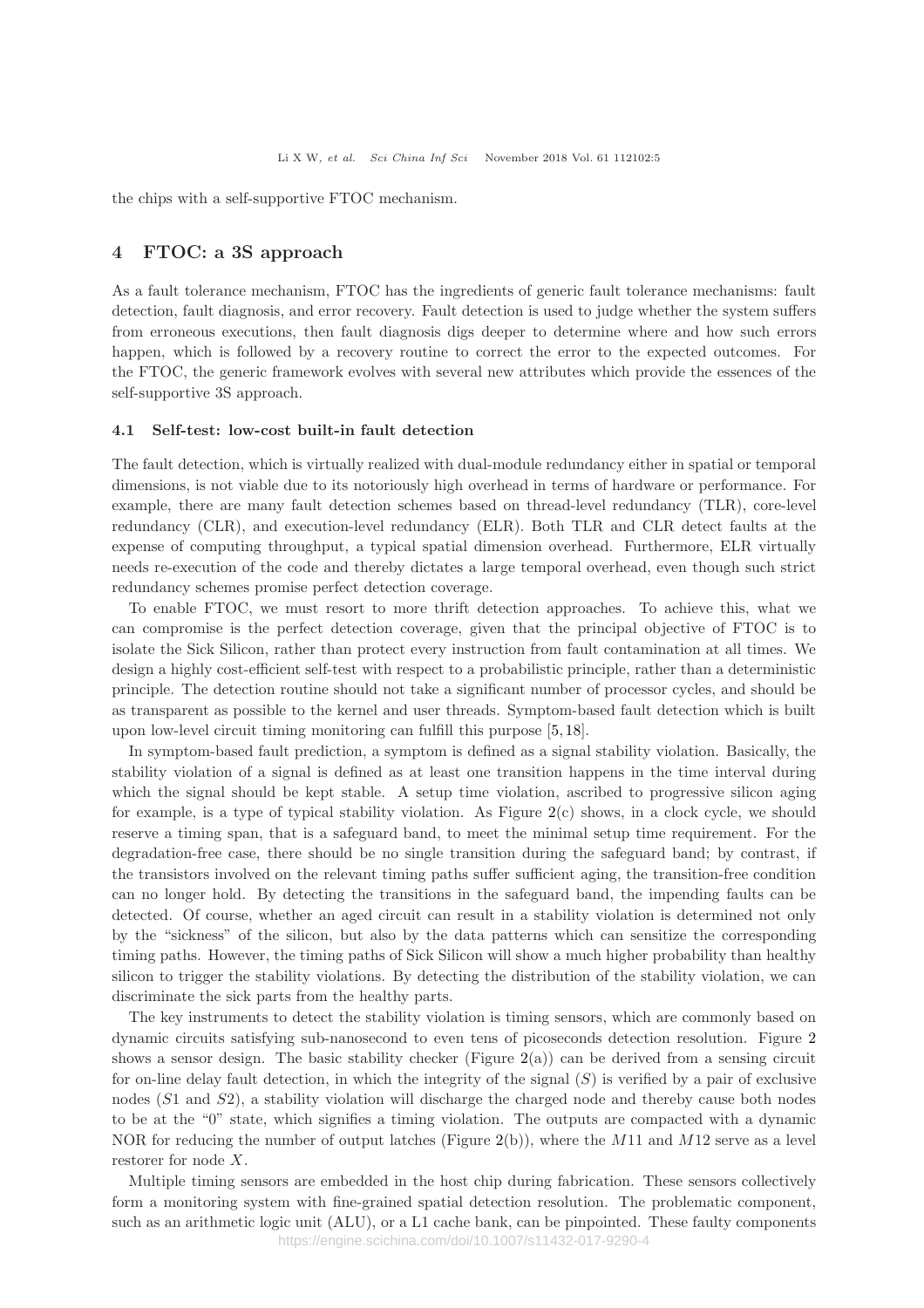

Figure 2 (Color online) Timing sensor design. (a) Stability checker; (b) output compressor; (c) clock timing.

can be masked from the other healthy parts, simply like a patient undergoes a surgery. These circuit-level adaptations can be automatically executed transparently on the host operation systems.

#### 4.2 Self-diagnosis: accurately pinpointing in situ faulty components

In FTOC, the diagnosis has two objectives: (1) pinpointing which components have been suffered permanent faults, and (2) estimating the level of performance degradation will be taxed due to the faults. Before delving into the details, we would like to first clarify the key differences between diagnosis in FTOC and conventional chip diagnosis routines.

The diagnosis routine in FTOC, called self-diagnosis, is very different from conventional diagnosis used in the yield learning phase, in terms of objective, techniques used, target granularity, and fault models.

• First, self-diagnosis is used to identify and locate the malfunctioning components, while the diagnosis in the production phase is mainly to help locate the defective physical or electrical contexts [19]. The designers refine the physical designs to avoid these cases to ramp up the yield learning rate.

• Second, the self-diagnosis intrinsically relies on built-in logic to locate the defective component, while the conventional diagnosis heavily relies on the silicon scan test and is conducted off-line by using sophisticated logical diagnosis tools.

• Third, the granularity of self-diagnosis uses relatively coarse-grained components, such as core-level granularity, which have independent functionality and are usually loosely coupled with other parts, while the conventional diagnosis works at much finer-grained granularity at the logic gates or standard cells. In other words, self-diagnosis is based on functional testing and conventional diagnosis is based on structural testing.

• Accordingly, the fault models of self-diagnosis describe the malfunction of components and therefore are more ad hoc, such as parity mismatch in the ALU components, while that of conventional diagnosis targets more silicon-level imperfections, such as bridge, open, abnormal leakage.

For FTOC, determining which parts of a chip got sick usually is trivial with the fine-grained selfdetection facility. If the corresponding timing sensors keep alerting stability violations, the faulty components can be switched off to avoid erroneous computations. In this case, the diagnosis and associated repairs are trivial. From Figure 3, for example, there are four homogeneous ALUs in the processor core, the diagnosis agent logs the number of alarms reported by the self-test procedure. Each logging period can be as long as days or weeks to improve the diagnosis confidence level. By analyzing the alarm distribution, the self-diagnosis agent can discriminate the faulty ALU. In this example, the alarm density ascribed to ALU2 is significantly higher than the others, so the diagnosis agent marks that ALU2 should no longer be available anymore. The computation is thereby offloaded to the remaining three health ALUs. Consequently, this core will continue to work at the degraded performance level. The similar diagnosis logic can be also applied in the core-level, especially for many-core processors.

It is more challenging to determine the performance impact given the faults detected, because the https://engine.scichina.com/doi/10.1007/s11432-017-9290-4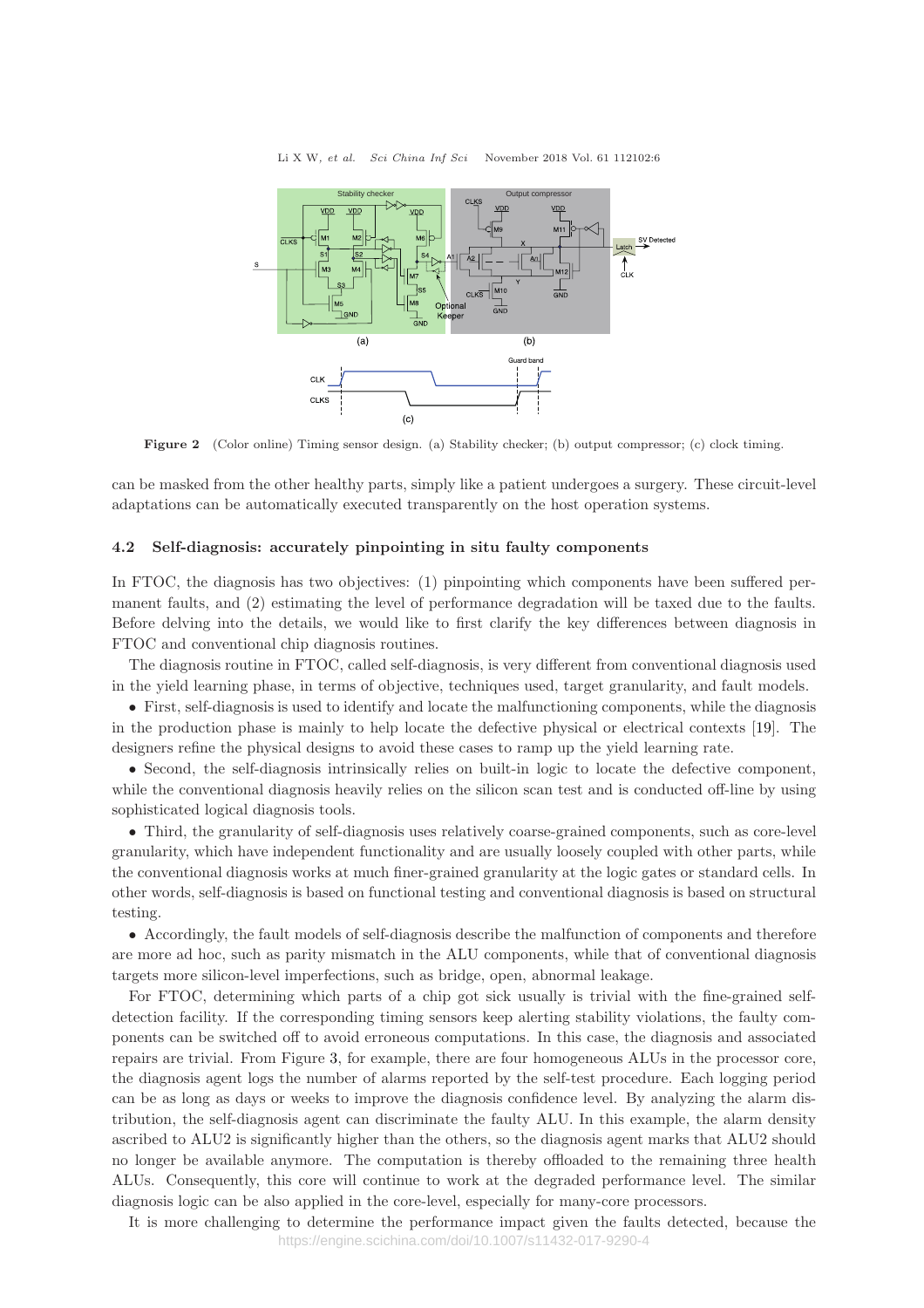Li X W, et al. Sci China Inf Sci November 2018 Vol. 61 112102:7



Figure 3 Exemplify self-diagnosis logic for a 4-ALU processor.



Figure 4 (Color online) Performance degradation vs. defect degrees of (a) instruction window, (b) L1 instruction cache, (c) L1 data cache, (d) L2 cache, where the following SPEC CPU2006 benchmarks are used: leslie3d, GemsFDTD, gobmk, perlbench, gamess, milc, lbm, xalancbmk, gcc, gromacs, and bwaves.

performance degradation depends on both the applications and the extent of the defects. For example, Figure 4 shows the performance responses of the cores under various types of degradation. The cores are salvaged from instruction window defects, or L1 instruction/data cache defects, or L2 cache defects, respectively [20]. For simplicity, we do not show the more complicated compound defects. The degradation degree of "0" indicates defect-free, and 1/2 indicates a half resource is unavailable, and so on. The results show that the performance response not only depends on the degree of degradation, but also exhibits to be highly application-specific. For example, the gobmk (a SPEC CPU2006 benchmark) in Figure 4(a) shows to be very resilient to the instruction window degradation; however, by contrast, the leslie3d and GemsFDTD are very sensitive to it. Such complexity is never unique for the instruction window only, but also to other resources, as exemplified in the other three sub-figures. Hence, even though the defect and associated defect level are accessible to the OS, we still have no ways to determine the level of performance impact such a degradation causes the running applications.

Yan et al. [4] proposed the CoreRank approach to address this challenge. The CoreRank quantifies the core-level performance degradation towards more meta-program representations, called snippets, which are dynamic micro-operation streams and are oblivious to all the software level interferences. The snippet can be readily characterized by built-in performance counters, without any instrumentation into the running workloads. The performance of core  $C_i$  on the snippet  $S_m$  is denoted as  $P(C_i|S_m)$ , which can be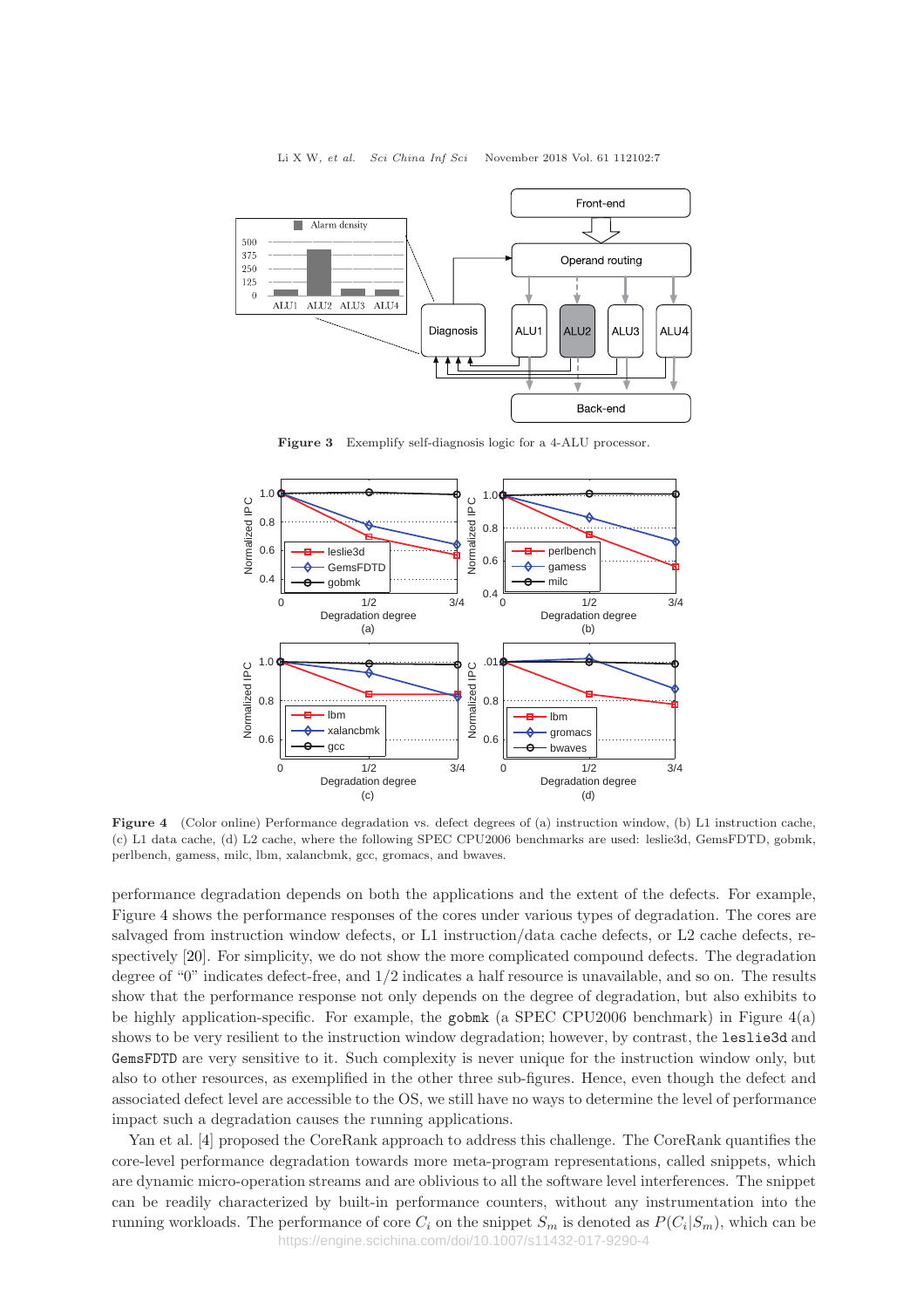#### Li X W, et al. Sci China Inf Sci November 2018 Vol. 61 112102:8



Figure 5 Circuit-level rejuvenation with timing adaptation.

obtained by reading the corresponding performance counters [21]. If  $P(C_j | S_m)$  differs from  $P(C_i | S_m)$ , the relative degradation can be easily extrapolated as the ratio of  $P(C_i|S_m)$  to  $P(C_i|S_m)$ . Given any running program is composed of a sequence of various meta-programs (snippets), the program-level performance degradation can be estimated by aggregating the degradation on each individual snippet. Please refer to [4] for more details.

For FTOC, the diagnosis is triggered only when the test procedure prompts the alarms. To minimize the overhead, one diagnosis agent can be shared by multiple timing sensors in a round-robin manner [2] controlled by a finite state machine. To minimize the penalty of power and performance in the fault-free scenarios, the diagnosis procedure is not always on, but is periodically invoked by abnormal states such as a machine crash.

## 4.3 Self-repair: rejuvenating the degraded microprocessors

Generally there are two types of core-salvaging approaches: (1) Fault isolation. Decoupling the faulty components [20] can avoid execution contamination and maintain a graceful degradation of performance. (2) Adaptive voltage-frequency setting and timing recycling [22]. For example, if the critical path delay increases due to aging, the functionality is maintained provided the working frequency is slowed down to accommodate the extra delay. The self-repair can be implemented at three abstract levels: circuit level, microarchitectural level, and architectural level. But we should note that such a classifying scheme is never strict, but only provides a roughly categorical image for easier understanding.

#### 4.3.1 Rejuvenation at the circuit level

Figure 5 illustrates a circuit-level pipeline with a rejuvenation facility. Each stage is monitored by a set of periodically-invoked aging sensors used to detect the signal transitions in the safeguard band. The aging sensors are deployed to monitor the critical paths. In the fault-free scenarios, no transitions could happen in the safeguard band, but after suffering from aging, some transitions could be delayed into the safeguard band, represented as a stability violation [5], a type of faulty symptom. With the awareness of aging, we can accommodate the impending aging failures by adapting localized timings.

The adaptation to each stage is implemented with a set of time-borrowing agents which are fed by not only the local stages aging sensors but also the next stages agents, thereby enabling bidirectional adaptation, namely backward timing adaptation (BTA) and forward timing adaptation (FTA). The BTA uses the  $(K + 1)$ st stages timing slack to accommodate the aging emergencies in the K<sup>th</sup> stage, while the FTA uses the  $(K1)$ st stages slack to accommodate the emergencies in the K<sup>th</sup> stage. When an aging sensor detects an alarm, the BTA, FTA, or BTA and FTA can be simultaneously enabled to tolerate this aging delay.

#### 4.3.2 Rejuvenation at the microarchitectural level

The microarchitectural rejuvenation largely relies on decoupling the faulty components from the remaining healthy parts, or reconfiguring the microarchitectures [20]. The components which can be readily modified to be reconfigurable include the ALU arrays, cache banks, and register files. They share the https://engine.scichina.com/doi/10.1007/s11432-017-9290-4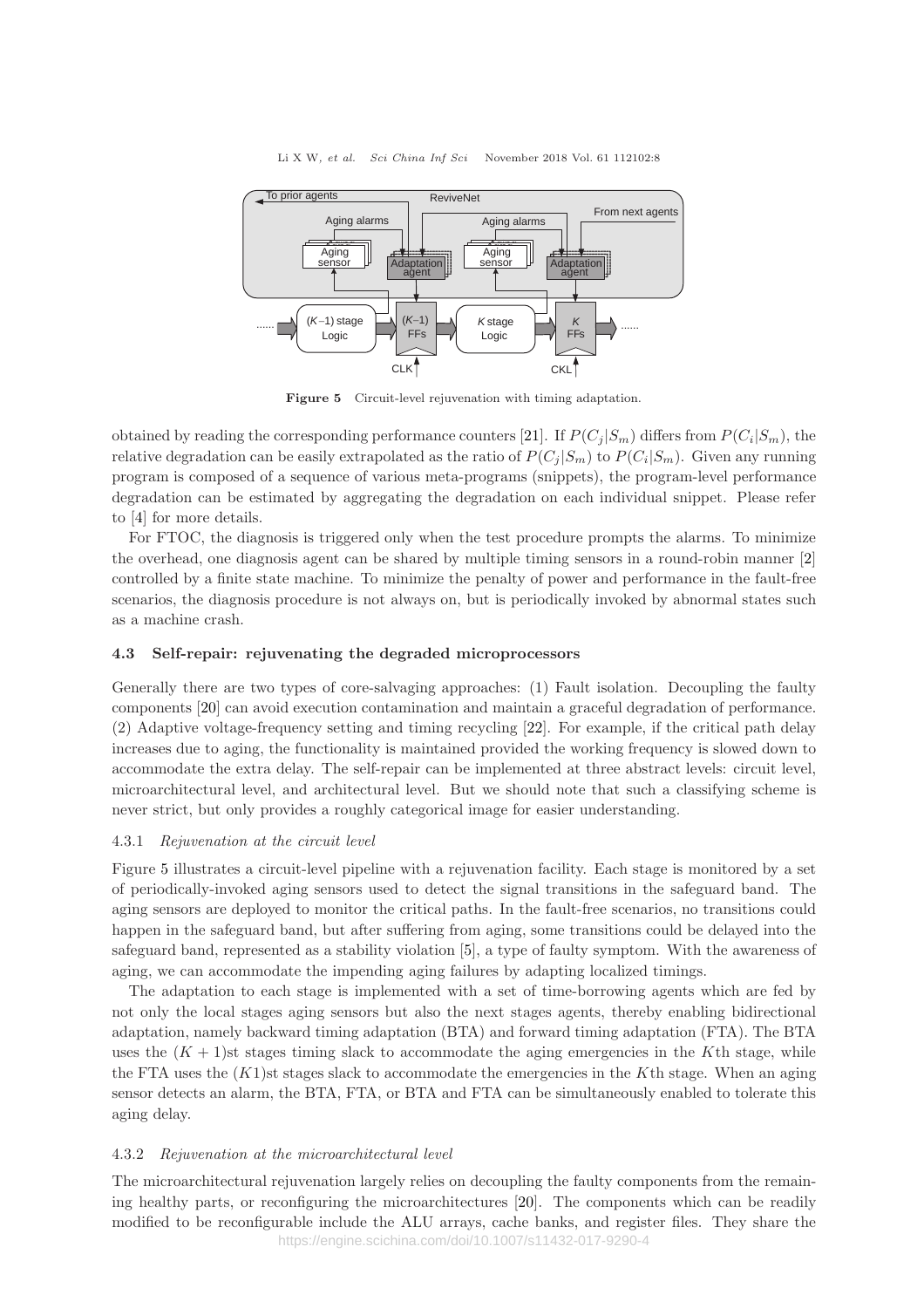#### Li X W, et al. Sci China Inf Sci November 2018 Vol. 61 112102:9



Figure 6 Microarchitectural rejuvenation.

common feature of regularity with intrinsic spares. The repaired procedure is also similar: marking the faulty component as unavailable so it will never be allocated to dynamic instructions. With some more sophisticated circuit techniques, these components can even be totally decoupled form the power grid, thereby preventing them from leakage.

For example, as shown in Figure 6, the Core A and Core B suffered a pipeline defect and an L1 I-cache defect, respectively. The defect-affected partitions, marked as dark parts, are decoupled from the rest to make each core functionally correct, but in a degraded manner.

Such microarchitectural approaches are also common in on-chip memory subsystems, caches or scratchpad memory for example. We can use the bank remapping method to cure the coarse-grained non-uniform cache access (NUCA) cache failure within the framework of self-test, self-diagnosis, and self-fault-isolation. It utilizes the routing logic in the Network-on-Chip to transparently remap the physical space associated with the failed banks to healthy cache banks, so that the system will not see the cache failure and maintain a wholesome physical memory space on-chip.

In fact, such microarchitectural approaches are more common in on-chip memory subsystems. A cache or scratchpad memory, always occupies a significant proportion of silicon real-estate. Using the last level cache for example as the failure mechanism in the SRAM cells, it suffers from different fault models, such as permanent read/write failures due to the SNR issue, retention fault or single-event upset (SEU). Regarding the granularity of the cache failures, it includes conventional bit failures that could be cured by error correction bit or remapping-based bit repairing, and array or bank failures that occur in large-scale cache structures like distributed NUCA architectures. Fine-grained cache failures can be cured with conventional error correction or bit/row/column replacement. However, in modern large scale chip multi-processors, bank-level failures due to interconnection issue or isolation requirements are less discussed. For example, when a NoC-node is isolated from a resilient chip multiprocessor, it also creates inaccessible NUCA cache banks because of the connectivity issue, which should be tolerated to enable a degradable cache system. We propose a bank remapping method to cure the coarse-grained NUCA cache failure within the framework of self-test, self-diagnosis, self-fault-isolation. It utilizes the routing logics in Network-on-Chip to transparently remapping the physical space associated to failed banks to healthy cache banks, so that the system will not see the cache failure and maintain a wholesome physical memory space on-chip. Furthermore, to reduce the negative impacts imposed by the bank failures, our work uses a utility-driven remapping policy to match the failed cache banks to an under-utilized cache bank, so that the system receives the least performance penalties caused by the bank failures. The remapping method relies on a dynamic stack-distance analyzer to measure the space utility of different address spaces and keeps on remapping the failed banks to their favored compatible healthy banks. In this way, the banksharing induced block conflict will be reduced and the conflict-induced eviction cache miss rate will be minimized. The whole framework guarantees that the bank failure will be tolerated with a very small performance cost. When future systems are built with unstable devices or an unstable environment, such an inexpensive fault tolerant mechanism is very useful.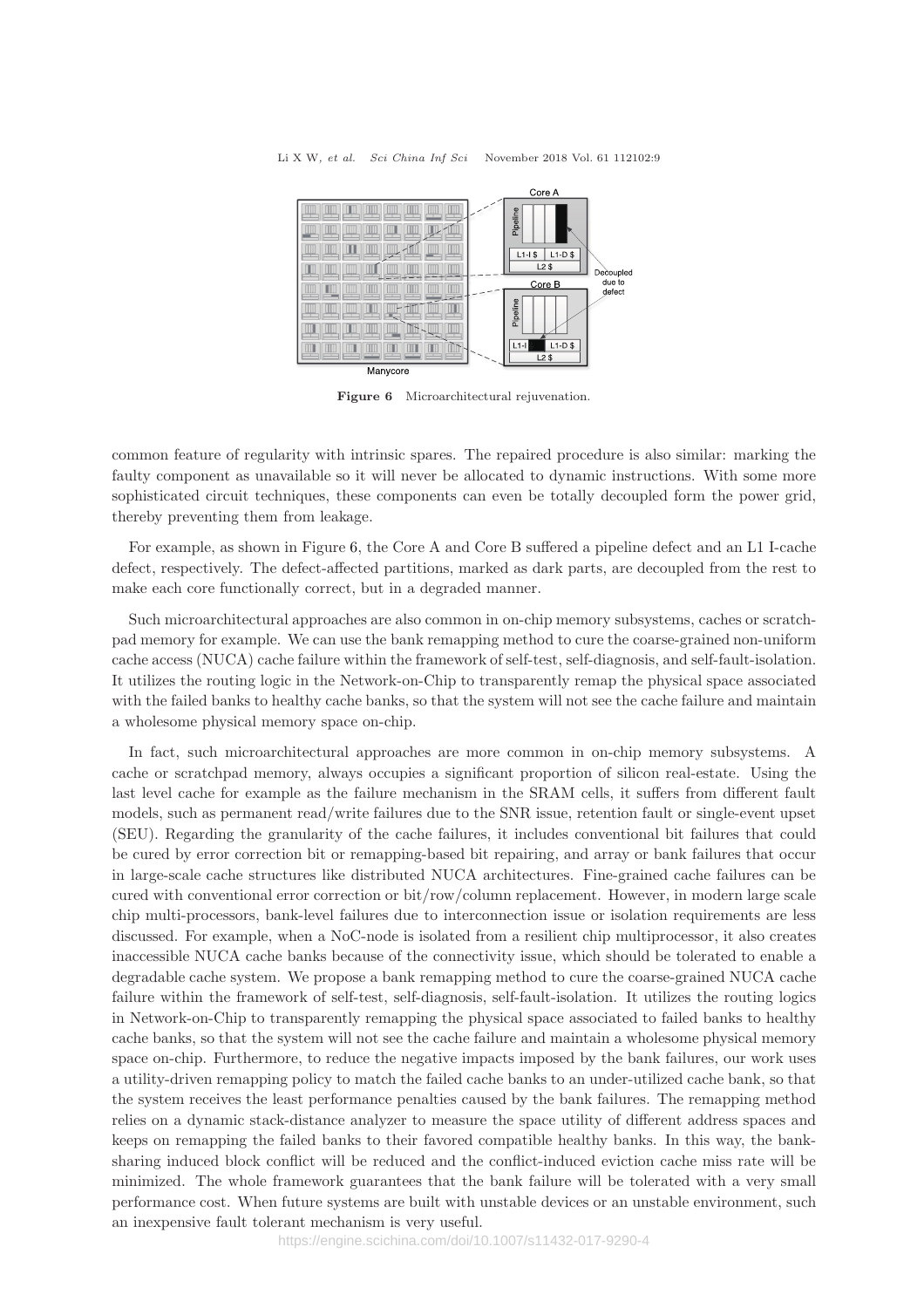

Figure 7 Topology reconfiguration-based architectural level rejuvenation for a manycore. (a) The topology demand; (b) the topology with spare cores; (c) the topology with faulty cores.

#### 4.3.3 Rejuvenation at the architectural level

The architectural rejuvenation is usually conducted at the core-level. There are two major rejuvenation styles: topology-invariant and topology-reconfigurable approaches, where the topology refers to the NoC topology connection of tens even hundreds of cores.

Using core level DVFS to tolerate a cores degradation is a typical topology-invariant approach. The cores initially have the same maximum frequency, Fmax, but with the in-field aging degradation, the Fmax of the cores can differ from each other. If a core ages with a prolonged critical path delay, we can scale down the cores frequency to maintain safe timing, at the expense of more sophisticated per-core DVFS. Meanwhile, the topology, that is the cores location related to other cores, remains intact. The topology-invariance can simplify the NoC implementation and traffic management.

However, if a core suffers an unrepairable failure, we must either map it out of the healthy region, or find a substitute. In either case, the topology must be changed and topology-reconfigurable approaches must be employed [3,6]. One typical solution is called  $N + M$  paradigm, i.e., there are N normal cores, which are visible to the OS, and M spare cores, which only serve as substitutes for failed cores and are invisible to OS. The similar solution is adopted in the "Cell" processor  $(N=7, M=1)$ , where an N-core processor is provided with  $M$  redundant cores and we always provide customers with  $N$  operational cores. The spare cores are viewed as overhead. However, as the number of on-chip cores increases, the overhead of leaving a few redundant cores on-chip unused is acceptable because a single core is inexpensive compared to the entire chip.

In fact, the industry has started to employ core-level redundancy in their products. Even though the objective is mainly for yield or performance, a similar rationale should be also applied to enhance the lifetime reliability. In such a case, rejuvenation is about substituting the faulty cores with the spares. The topology determines the ideal performance whereas the routing algorithm and the flow control mechanism determine how much of this potential is realized. However, when the failure cores are replaced by spare cores, the topology of the target design can be different. For example, suppose we want to provide 9-core processors with a  $3\times3$  2D-mesh topology, as shown in Figure 7(a). Also, suppose three redundant cores (1 column) are provided, as shown in Figure 7(b). If some cores (no more than three) are defective, we could still get 9-core processors.

However, from Figure 7(c), if the faulty cores are replaced by the spare cores, not only are the topologies different from what we expect, but also the topologies of different chips can be very distinct. Consequently, there is a mismatch between the logical topology, 2D-mesh in this example, and the physical topology, namely the topology with the disabled cores. Clearly, there could be many ways to map the logical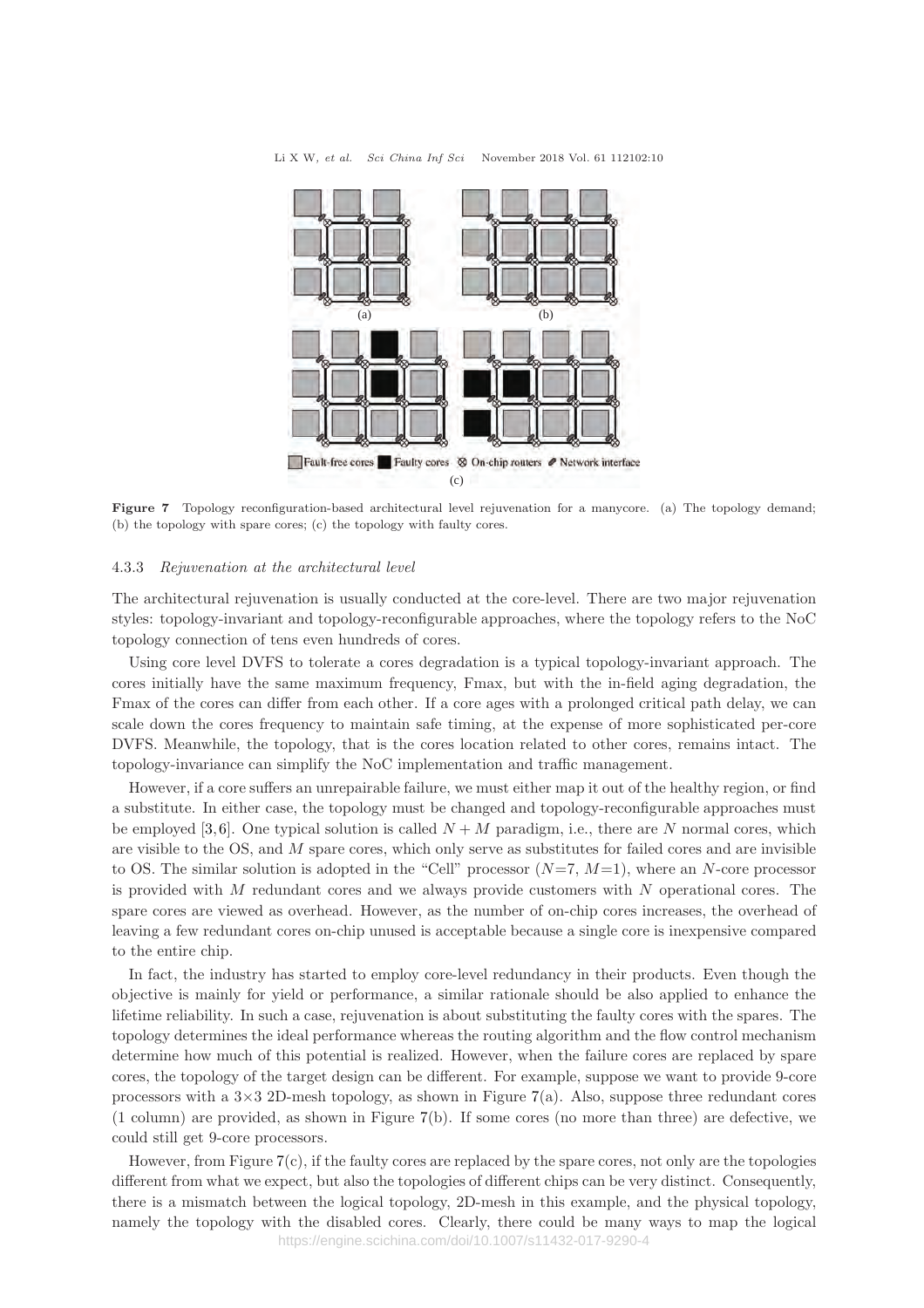|           | Degradation component | Decoupled capacity |
|-----------|-----------------------|--------------------|
| Front end | Branch predictor      | 1/4:1/2:3/4        |
|           | instruction window    | 1/4: 1/2: 3/4      |
| Back end  | Issue width           | 1/4: 1/2: 3/4      |
| Memory    | L1 data cache         | 1/4:1/2:3/4        |
|           | L1 instruction cache  | 1/4:1/2:3/4        |
|           | L1 D-Cache            | 1/4:1/2:3/4        |
|           | $L2$ cache            | 1/4:1/2:3/4        |

| Table 1 |  | Degradation models |  |
|---------|--|--------------------|--|
|---------|--|--------------------|--|

| Table 2 | Core configuration |  |
|---------|--------------------|--|
|---------|--------------------|--|

| Parameter            | Value                            |  |
|----------------------|----------------------------------|--|
| Frequency            | 1 GHz                            |  |
| L1 I/D cache 32 $KB$ | Cache line 64 B, associativity 4 |  |
| $L2$ cache 512 $KB$  | Cache line 64 B, associativity 8 |  |
| Issue width          | $\overline{4}$                   |  |
| Branch predict entry | 1024                             |  |
| Instruction window   | 96                               |  |

topology to the physical topology. So, the challenge in the  $N + M$  paradigm is to determine which topology is optimal. The problem has been proven to be NP-complete and can only be solved with a heuristic algorithm [6].

#### 5 Evaluation

Since the FTOC paradigm is mainly employed to handle in-field chip aging faults, we first build a degradation model to capture the implication of aging to chip performance. Then, we use a manycore processor as the baseline to study how FTOC responds to in-field faults in terms of performance and overhead.

#### 5.1 Experimental setup

First, we list the degradation models used in the experiments in Table 1. The degradation terminology is borrowed from [23]. Basically, the degradation is roughly divided into three categories: (1) frontend degradation, involving a branch predictor and an instruction window; (2) back-end degradation, reflected by throttling the issue width; and (3) on-chip memory degradation, involving private L1 and private L2 caches. For each component, we assume three degradation degrees: mild, medium, and severe, corresponding to  $1/4$ ,  $1/2$ , and  $3/4$  capacity disabled (in this way to mimic the impact of aging-affected micro-architectural components), respectively. The degradation models exclude the extreme cases of 0 and 1, corresponding to defect-free and totally unresponsive components that have no possibility to be salvaged.

The system performance is evaluated with Sniper [24], a multi-core simulator based on the interval core model [17] and Graphite [25] simulation infrastructure. Sniper can accurately simulate x86 architecture at a speed of millions of instructions per second. Sniper uses the Intel Pin tool (version 61147) to dynamically profile the stream of uops of each core, which provides an easy way to collect instruction snippets in the experiments. We use a  $12\times12$  manycore as the baseline to evaluate the performance. The core configuration is shown in Table 2. The performance is measured by summing up all of the active core IPC within the same time window. When measuring the performance degradation, we use the geometric mean of slowdown of all cores to implicitly consider fairness. For the processor without FTOC support, it is reasonable to assume that the applications are randomly mapped to the cores with different degradations, since we have no way to distinguish which core is superior to another. By contrast, for those with FTOC, the minimal degradation can be achieved for a given workload, thanks to the performance https://engine.scichina.com/doi/10.1007/s11432-017-9290-4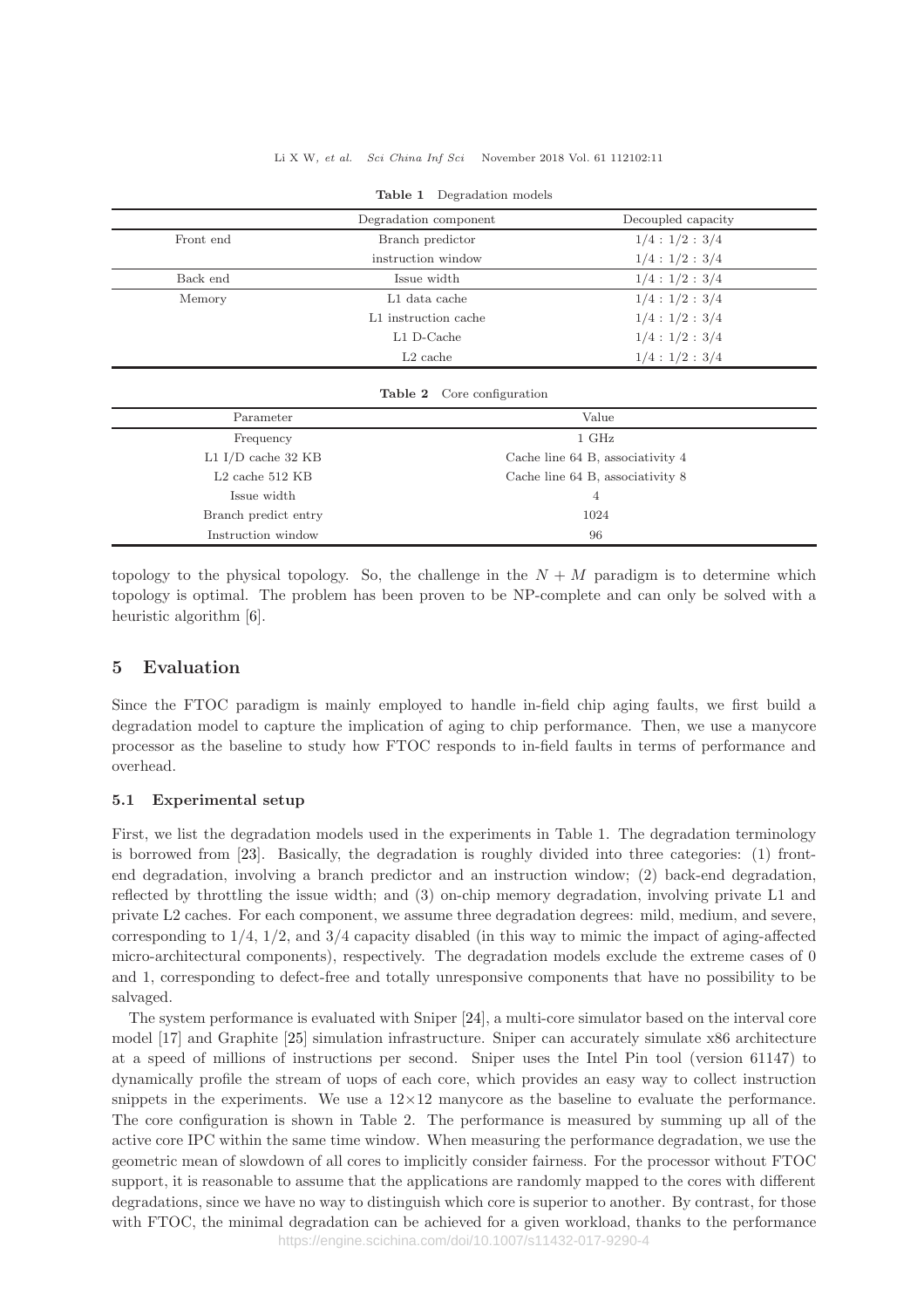self-diagnosis facility. In addition, when comparing the performance, we neglect the scheduling overhead because the execution time of a snippet is very comparable to a Linux OS time slice in reality.

#### 5.2 Workloads

We build two types of workloads: SPEC CPU2006 for the multi-program workloads, and PARSEC for the multi-thread workloads. The manycore is always fully loaded with the synthesized workloads. For example, for the multi-program workload, we randomly chose  $12\times12$  benchmarks from the SPEC benchmark suite to feed the manycore. For the multi-thread workloads, we use 4-thread and 8-thread configurations, respectively. Note that a specific benchmark can be repetitively chosen from the benchmark suites. To create diversity, each benchmark is fast-forwarded to different phases before sampling the snippets.

#### 5.3 Performance degradation

We study the performance degradation while oblivious to the core healthy conditions. Figure 8 shows the normalized performance degradation under gradually increasing percentage of unhealthy cores. The degradation model for each core is randomly chosen from the degradation models listed in Table 1, with "mild", "medium", and "severe" degradation degrees, respectively. We run 500 workloads to highlight the statistical trend, presented by the violin  $plot<sup>1</sup>$ . We can draw the following conclusion from the experimental results.

• The result confirms the unhealthy cores can dramatically degrade the system performance. Specifically, the multi-thread workloads are more sensitive than the multi-program workloads to core degradations, because of the more prominent "cask-effect" in the multi-thread workloads. The more thread-level parallelism is the more sensitive to core degradation. Also, we find the performance degradation progresses relatively slowly, especially when the population of degraded cores exceeds 60%. This is because every multi-thread workload has a high possibility to be slowed down by at least one unhealthy core. Given the prevalent big-data processing today dominated by multi-threaded programming models (MapReduce for example) and algorithms, the impact of unhealthy cores should not be underestimated.

• FTOC can help hide performance degradations, as Figure 9 shows. The scheduling policy directly relies on FTOC self-diagnosis results to guide application mapping. The results show that even the population of unhealthy cores is 50%, the performance declines no more than 10% , compared to around 55% degradation without FTOC support. We also conclude that it is impractical to expect CoreRank to help revive a "terribly sick" processor, i.e., majority cores are salvaged. From Figure 9, when the unhealthy core population goes beyond 50%, the performance degrades quickly. The performance benefit is very slight when the population of unhealthy cores surpasses 70%. Nevertheless, below 50%, the processor, even with unhealthy cores, can provide performance very close to a fresh one.

• Impacts of degradation degrees. Figure 8 shows the results of performance under mild, medium, and severe degradation, respectively. Unexpectedly, we find the performance under mild and medium degradation is very similar: the difference is merely 3%–5% at each unhealthy population. This is because most of the applications cannot fully exercise even the medium cores, so the mild and medium cores make a slight difference in performance. But the severe cores cause more appreciable performance degradation. An interesting difference emerges when we engage FTOC. Figure 9 shows that even though the performance decreases with an escalated number of faulty cores, the takeoff points of degradation are different from each other. The more severer the degradation, the earlier is the appearance of the takeoff point. For example, for mild degradation, the performance will not decrease until around 50% unhealthy cores is attained. While for severe degradation, 30%–40% unhealthy cores can cause performance degradation.

<sup>1)</sup> A violin plot is a statistical illustration of a group of values; the density of each value is reflect by the width on a corresponding notch.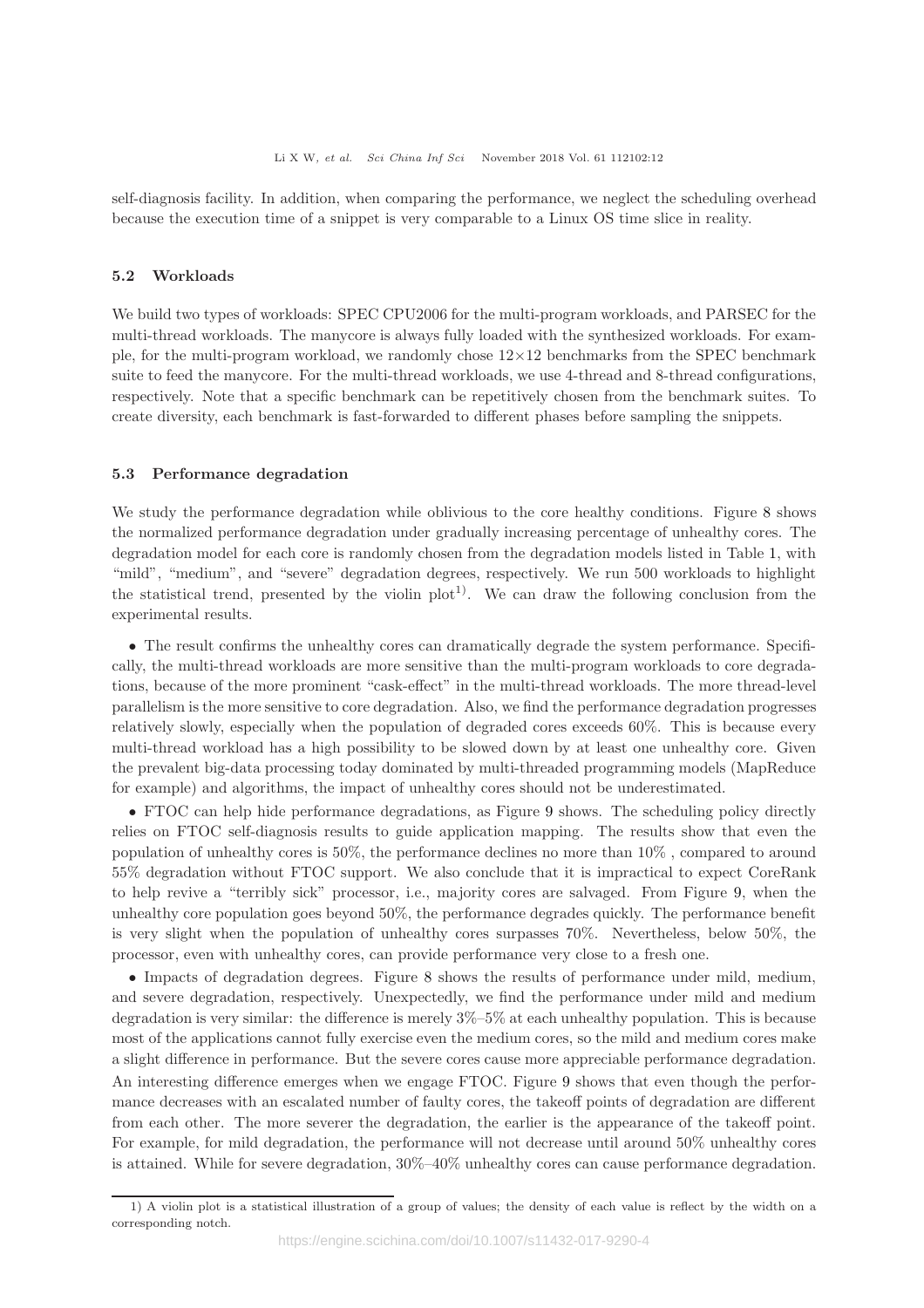

**Figure 8** (Color online) Performance degradation for the processors with (a) mild (L), (b) medium (M), and (c) severe (R) degradation models, without FTOC, 4-thread for multi-thread workloads.



Figure 9 (Color online) Performance degradation for the processors with (a) mild (L), (b) medium (M), and (c) severe (R) degradation models, with FTOC, 4-thread for multi-thread workloads.

#### 5.4 FTOC-enhanced reliability and maintainability

The above experimental results have shown that FTOC provides graceful degradation under defective cores. The reliability is therefore enhanced by smartly circumventing the defective components that have either intrinsically redundant spares or intentionally reserved spares [6]. The salvaging routine is governed by FTOC and is transparent to the user-visible software. At the same time, the performance degradation of a FTOC-equipped system serves as a key indicator for maintenance. If the performance loss cannot be recovered by the self-repairing routine, the operator should take control by initiating a replacement when the degradation exceeds some performance acceptance threshold. The operator can take time to do so given the process of degradation is immune to any user-visible errors and time non-critical.

#### 5.5 Hardware overhead analysis

Because of the intrinsic built-in nature of FTOC, the hardware overhead is unavoidable. However, given that an absolute overhead percentage provides little meaning because it highly depends on the host design with which FTOC affiliates. In the following discussion, alternatively, we will elaborate on the amount of overhead a single functional unit will dictate, with which the system level overhead can be easily estimated given the specific host designs. In our prototype design, the overhead mainly originates from the self-test and self-diagnosis, described as follows.

To support the self-test functionality, we have built a set of timing sensors. Each sensor consumes about 36 transistors, almost equivalent area dictated by a full-fledged modern register design. These sensors will be organized as a sensor tree with logic OR gates, and are still very area-efficient.

To support the self-diagnosis functionality is more costlier, mainly in terms of supporting the performance-diagnosis facility. Since each snippet's signature (usually encoded with several bytes) and associated performance value (measured using instruction per cycle (IPC) ) must be registered, we use a hash-table to fulfill this purpose. The main hardware overhead comes from the bloom filters and MD5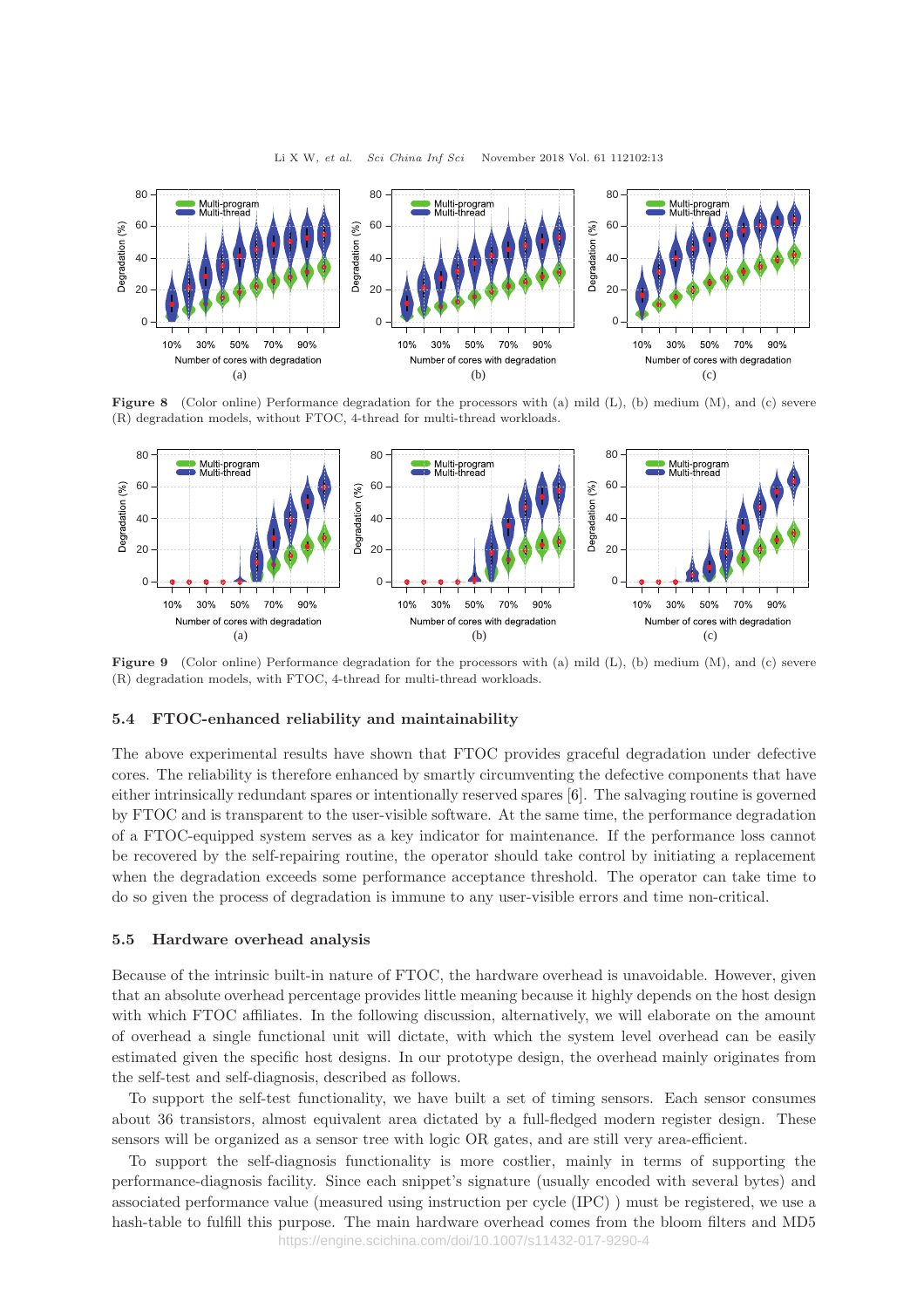| Component     | Combinational logic gates (K) | Storage (KB) |
|---------------|-------------------------------|--------------|
| MD5           | 76                            | 0.1          |
| Bloom filter  | 1582                          | 12.6         |
| Pearson Hash  | 0.62                          | 0.6          |
| <b>Bucket</b> | 0.38                          | 7.3          |
| Others        | 61.2                          | 0.2          |
| Total         | 1720                          | 20.8         |

Table 3 Self-diagnosis hardware overhead

hash function. The study shows that a 512-bucket hash table is large enough. The detailed overhead includes hash functions, bloom filters, MD5 registers, and some associative search logics. The key logic is implemented into RTL with Verilog, and synthesized it with the Altera Quartus tool. The overhead is shown in Table 3. The results show that a FTOC imposes about 1.7 M logic gates and 21 KB storage. This overhead is small compared to a processor with billion transistors.

# 6 Discussion: three far-reaching implications of FTOC

The FTOC paradigm has great potential to critically complement the state-of-the-art IC design. However, we should note that the specific techniques mentioned above should not be supposed to be comprehensive, but the concept of the 3S-based FTOC framework can be tailored for more purposes. We summarize three perspectives in the following section.

#### 6.1 Maintaining graceful degradation

Faults could happen during the lifetime of a system. If the faults are transient, the system may be recovered by rebooting. However, if the faults are permanent, some resources of the system, such as cores in multi-core processor or interconnections of NOC will no longer be functionally correct. Without isolating the faults, the whole system may even turn off completely. However, by detecting, diagnosing, and isolating the faulty components, the system may still be able to work correctly using the remaining good components, though at a lower performance degree, i.e., Graceful Degradation. No redundant components are assumed, which means the components of the system have already satisfied the capability of reconfiguration for correct function. It is not surprising that these two design philosophies converge since they share the same objective. There are two key questions required to be answered for the FTOCbased graceful degradation: (1) what is the granularity? (2) how to implement it? The FTOC mechanism sheds light on the answers.

The processor core and the NoC interconnection are two typical reconfigurable components used in graceful degradation. In multi-core processors, when one core is faulty, other cores can still function. In the NoC, when one interconnection node is faulty, other nodes may substitute its routing function. With FTOC, there are more redundant resources to keep the whole system working properly. More fine-grained components can also be considered. For example, a redundant arithmetic logic unit (ALU) can be added to a core, so when one ALU fails, the core can still work correctly.

Using more fine-grained components for fault tolerance and performance degradation can improve the lifetime of the system, but its disadvantage is the hardware cost, not only including the hardware for isolating the faulty components, but also including the hardware of detecting such fine-grained components. However, FPGA is an exception, since it is programmable. Hence detecting the faulty Look-Up tables (LUTs), interconnection boxes, or other fine-grained components of FPGA can be realized by specific circuits, and isolating the faulty resources can be achieved using placement and routing constraints while designing FPGA circuits. Hence, it is possible for FPGA to perform fine-grained analysis without any hardware overhead, but with a performance penalty.

Furthermore, FTOC provides more possibilities and opportunities for effective graceful degradation. The implementation of graceful degradation requires accurate diagnosis of the faulty components. This is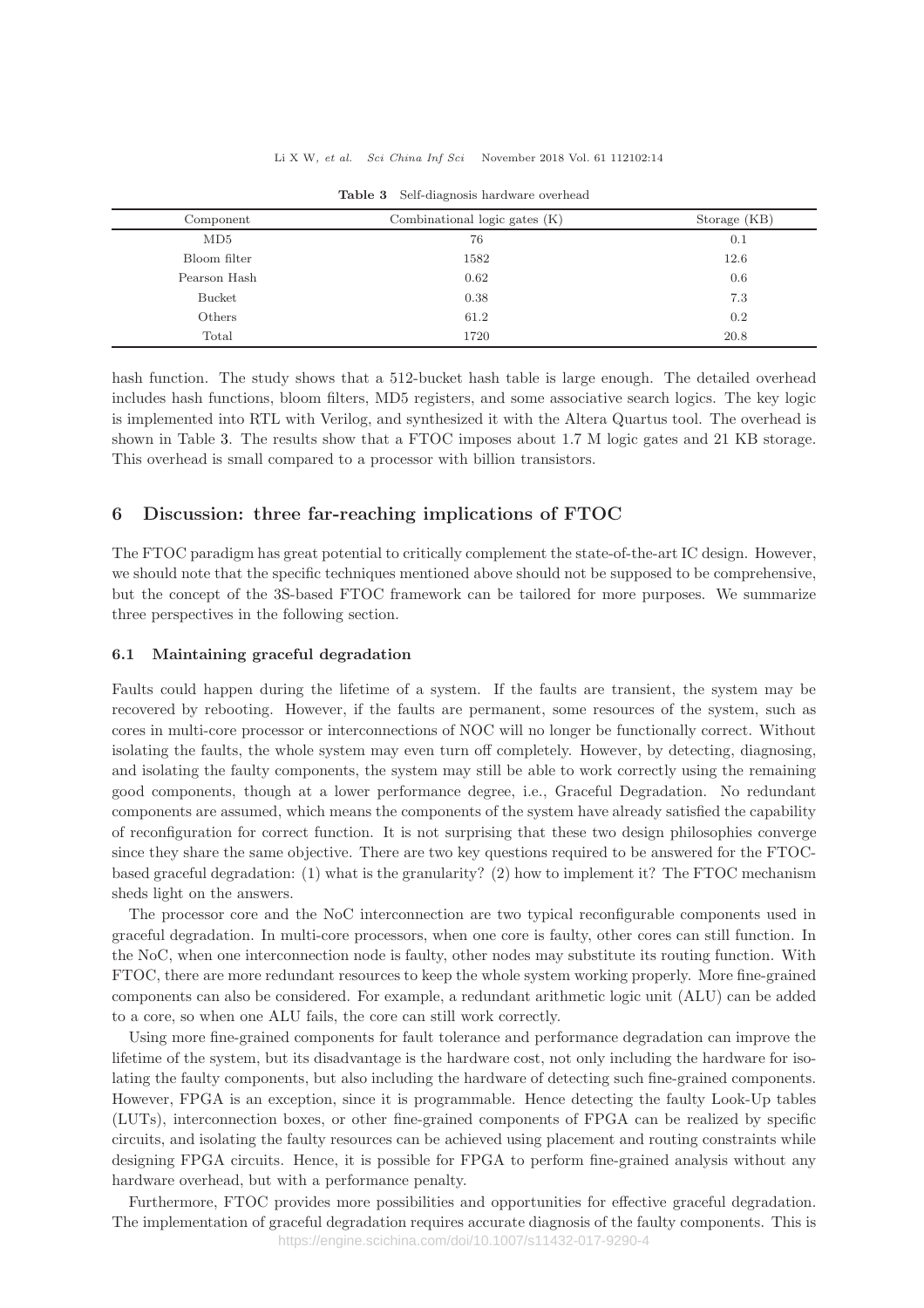the same in FTOC. For example, in NOC, it is necessary to diagnose the switch, the router, the link, and so on [26]. With the knowledge of locating the faulty components, the routing for graceful degradation is an optimization process with the constraint that the faulty interconnections should not be used. With more faulty components, more constraints exist in the optimization problem, so its solution, i.e., the performance, will become progressively worse, until it reaches a limit that no available routing can be found, and then the whole system will fail. Moreover, FTOC can make the graceful degradation more simplified and effective. If an interconnection node has two routers, one of which is redundant, then when the working router fails, the node can simply switch to the redundant one. In this case, the routing delay remains similar, so the performance is maintained.

#### 6.2 Helping fix some verification blind spots

Modern designs have become more complicated, which poses serious challenges for verification. The verification techniques cannot scale to the complexity of the modern designs, so some bugs could escape from verification and remain in the silicon. If the bugs really exist, they are like the permanent faults. If these faults are not detected during testing, the products with bugs will enter the market. If the bugs are encountered by customers, it will be a large financial loss to recall the chips. In this situation, FTOC is an alternative method to fix the problem. FTOC has at least two benefits for verification: (1) locate the verification blind spots; and (2) fix the escaped bugs.

From the perspective of behavior, the escaped bugs are like the permanent faults. Both cause the system to work incorrectly. In FTOC, the preliminary step for isolating faults is to detect and diagnose the faults. The same function is suitable for finding the escaped bugs. Learning how and why the bugs escaped from the adopted verification techniques is important for improving the verification process and avoiding the similar bugs remaining in silicon. A more fine-grained fault detection can provide more precise information about the escaped bugs. For example, it is easy for the designers to learn the escaped bugs by informing them just the ALU is faulty than informing them the whole processor core is faulty. Therefore, the detection circuit for escaped bugs should be designed properly. For example, the detection circuits can be inserted in some critical points in the control flow [27].

In FTOC, the faults are isolated to allow the whole system to work correctly. Some bugs can also be isolated. However, since the bugs may be repeated, isolating the bugs may not be effective. For example, in the multi-core processor, if all the cores have the same design, they will contain the same bugs as well, so it is meaningless to isolate faulty cores. Under this scenario, there are three ways to correct the bugs. First, heterogeneous cores can be designed so that even if one type of core contains bugs, other types of cores may still function correctly by isolating the faulty cores. But this method may result in a large performance losses, since a portion of the cores are unavailable. Second, during the design, combined with fine-grained bug detection circuits, some configurable components can be inserted into the critical locations [28]. If bugs are detected, specific configuration bits can be downloaded to the configurable components to correct the circuit behavior. Furthermore, in the CPU+FPGA SoC, if some bugs exist in the computing components, it is also possible to use the FPGA as a fault-tolerant component to perform the correct function. Third, for some bugs, it is also possible to use software-hardware cooperation to bypass the bugs [29]. For example, if there is a bug in the subtraction computation hardware component, the OS can compile a subtraction operation into an add operation. In this way, the same function is performed by detouring the bugs. Therefore, using the above methods, with properly inserted bug detection and recovery design, some escaped bugs from the verification phase can still be fixed after the chips are manufactured and sold to the customers, though with some performance degradation.

#### 6.3 Improving gross yield

Bugs may escape from verification, and defects may happen during manufacturing. There are mainly two types of defects: the permanent defect and the transient defect. The permanent defects such as stuckat faults will permanently affect the behavior of the chip. More specifically, they destroy the Boolean relation within the chip. In certain situations, the chip or the corresponding component will definitely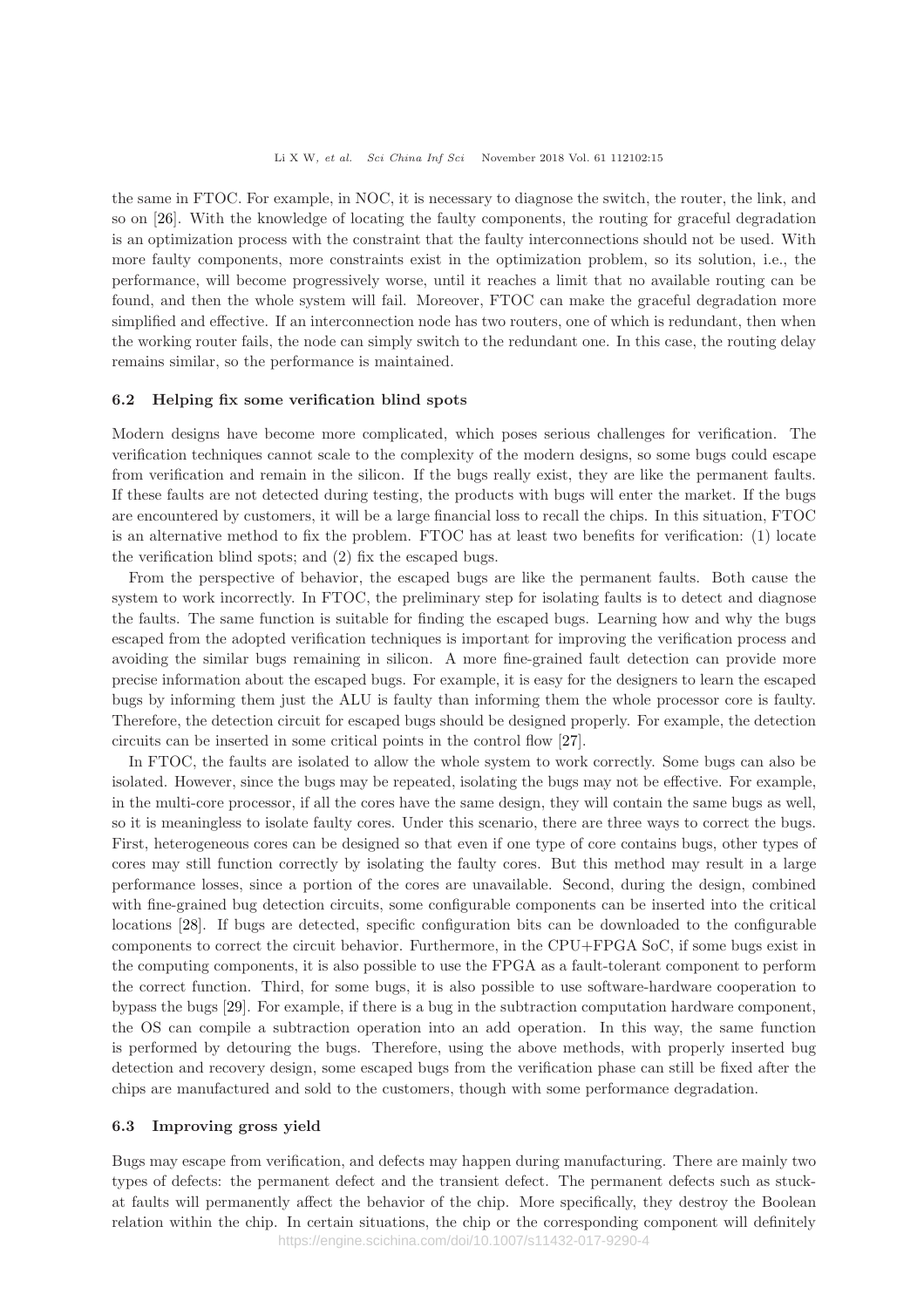fail. The transient defects, such as small delay defects, are types of timing faults. The chip only fails under a certain condition. Different from bugs which may be repeated, e.g., in multi-core processors, the cores with the same design have the same bugs, the defects do not have such characteristics. Hence the FTOC can also tolerate some defects.

The chips with defects are considered as faulty chips, but if the defects can be tolerated, then the chips can still work correctly and be considered as good chips. Hence, the yield can be improved, but the promised performance may be degraded.

## 7 Conclusion

The FTOC is an incorporative framework to build synergy among many advanced fault tolerance-oriented techniques. In this paper, we placed self-test, self-diagnosis, and self-repair (self-recovery) into a unified framework, namely the "3S" framework, and clarified the difference from their conventional counterparts whenever possible. We use the manycore undergoing various degrees of aging faults as the baseline to show the efficacy of FTOC, and discuss three far-reaching implications in terms of graceful degradation, verification, and yield.

Although we have made some initial attempts to solidify this framework, the potential has never been fully exploited. We believe FTOC can help deliver more reliable SoC systems suffering in-field degradation in the future.

Acknowledgements This work was supported by National Natural Science Foundation of China (Grant Nos. 61532017, 61572470, 61521092, 61522406, 61432017, 61376043), and in part by Youth Innovation Promotion Association, CAS (Grant No. Y404441000).

#### References

- 1 Borkar S. Designing reliable systems from unreliable components: the challenges of transistor variability and degradation. IEEE Micro, 2005, 25: 10–16
- 2 Yang G H, Han Y H, Li X W. ReviveNet: a self-adaptive architecture for improving lifetime reliability via localized timing adaptation. [IEEE Trans Comput,](https://doi.org/10.1109/TC.2011.33) 2011, 60: 1219–1232
- 3 Fu B, Han Y, Ma J, et al. An abacus turn model for time/space-efficient reconfigurable routing. In: Proceedings of the 38th Annual International Symposium on Computer Architecture, San Jose, 2011. 259–270
- 4 Yan G, Sun F, Li H, et al. CoreRank: redeeming "Sick Silicon" by dynamically quantifying core-level healthy condition. [IEEE Trans Comput,](https://doi.org/10.1109/TC.2015.2479619) 2016, 65: 716–729
- 5 Yan G, Han Y, Li X. SVFD: a versatile online fault detection scheme via checking of stability violation. IEEE Trans VLSI Syst[, 2011, 19: 1627–1640](https://doi.org/10.1109/TVLSI.2010.2052839)
- 6 Zhang L, Han Y H, Xu Q, et al. On topology reconfiguration for defect-tolerant NoC-based homogeneous manycore systems. [IEEE Trans VLSI Syst,](https://doi.org/10.1109/TVLSI.2008.2002108) 2009, 17: 1173–1186
- 7 Dennard R H, Gaensslen F H, Rideout V L, et al. Design of ion-implanted MOSFET's with very small physical dimensions. [IEEE J Solid-State Circuits,](https://doi.org/10.1109/JSSC.1974.1050511) 1974, 9: 256–268
- 8 Srinivasan J, Adve S, Bose P, et al. The impact of technology scaling on lifetime reliability. In: Proceedings of International Conference on Dependable Systems and Networks, Florence, 2004. 177–186
- 9 Borkar S, Karnik T, Narendra S, et al. Parameter variations and impact on circuits and microarchitecture. In: Proceedings of Design Automation Conference, Anaheim, 2003. 338–342
- 10 Wang W P, Yang S Q, Sarvesh B, et al. The impact of NBTI on the performance of combinational and sequential circuits. In: Proceedings of the 44th ACM/IEEE Design Automation Conference, San Diego, 2007. 364–369
- 11 Borkar S, Karnik T, Narendra S, et al. Parameter variations and impact on circuits and microarchitecture. In: Proceedings of Design Automation Conference, Anaheim, 2003. 338–342
- 12 Chen G, Chuah K Y, Li M F, et al. Dynamic NBTI of PMOS transistors and its impact on device lifetime. In: Proceedings of the 41st Annual IEEE International Reliability Physics Symposium, Dallas, 2003. 196–202
- 13 Zhao W, Liu F, A[garwal K, et al. Rigorous extraction of process variations for 65-nm CMOS design.](https://doi.org/10.1109/TSM.2008.2011182) IEEE Trans Semicond Manufact, 2009, 22: 196–203
- 14 Xiang D, Zhang Y. Cost-effective power-aware core testing in NoCs based on a new unicast-based multicast scheme. [IEEE Trans Comput-Aided Des Integr Circuits Syst,](https://doi.org/10.1109/TCAD.2010.2066070) 2011, 30: 135–147
- 15 Xiang D, Chakrabarty K, Fujiwara H. A unified test and fault-tolerant multicast solution for network-on-chip designs. In: Proceedings of IEEE International Test Conference (ITC), Fort Worth, 2016. 1–9
- 16 Xiang D, Sui W, Yin B, et al. Compact test generation with an influence input measure for launch-on-capture transition fault testing. [IEEE Trans VLSI Syst,](https://doi.org/10.1109/TVLSI.2013.2280170) 2014, 22: 1968–1979